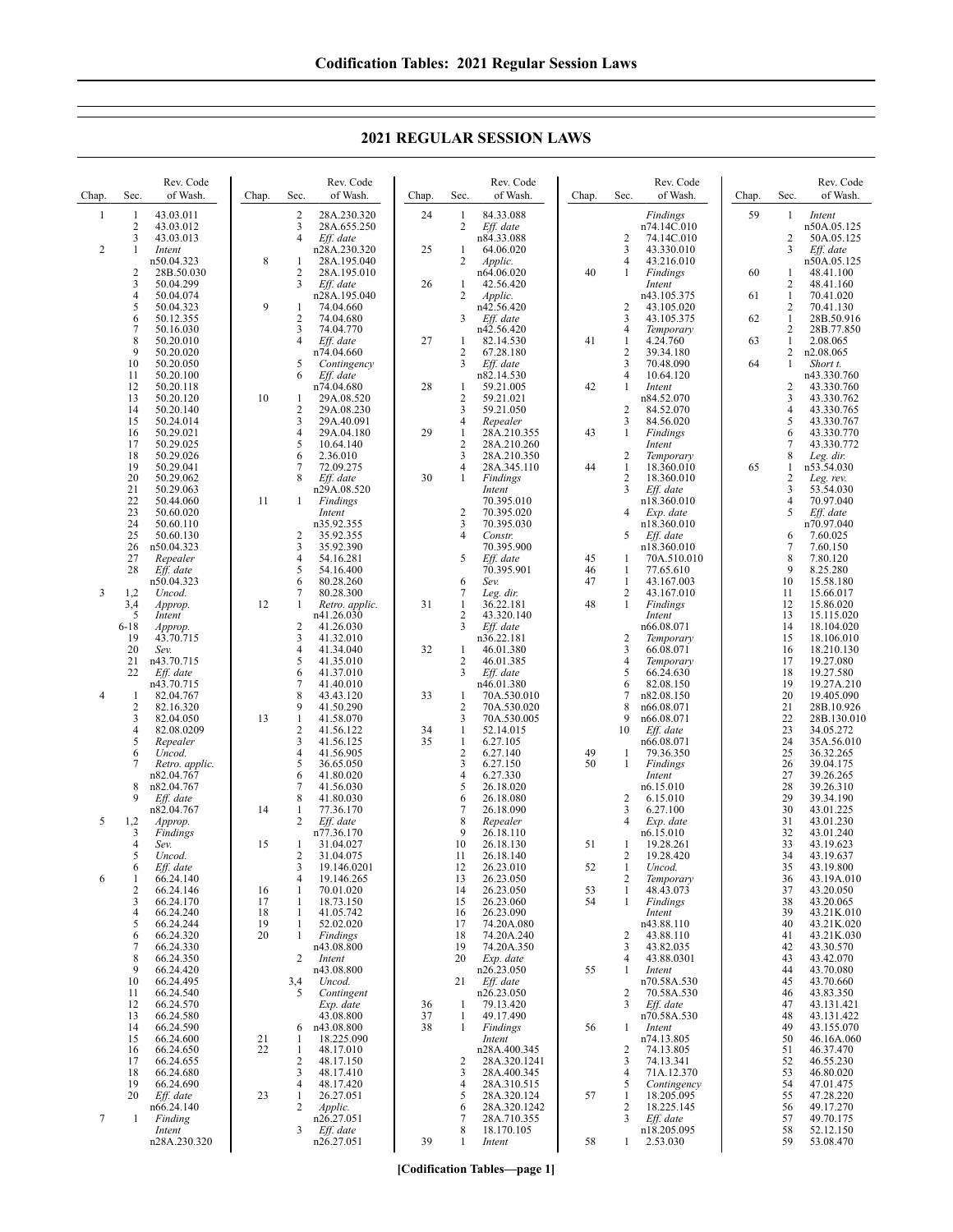| Chap.    | Sec.              | Rev. Code<br>of Wash.      | Chap.      | Sec.                | Rev. Code<br>of Wash.    | Chap. | Sec.                | Rev. Code<br>of Wash.        | Chap. | Sec.                       | Rev. Code<br>of Wash.        | Chap.      | Sec.                         | Rev. Code<br>of Wash.       |
|----------|-------------------|----------------------------|------------|---------------------|--------------------------|-------|---------------------|------------------------------|-------|----------------------------|------------------------------|------------|------------------------------|-----------------------------|
|          | 60                | 54.04.092                  |            | $\overline{c}$      | 19.285.060               |       | 9                   | 60.90.080                    |       | 5                          | Uncod.                       |            | 5                            | 70.54.430                   |
|          | 61<br>62          | 57.08.017<br>64.44.010     | 80         | 1<br>2              | 43.22.315<br>50.12.350   |       | 10<br>11            | 60.90.090<br>60.90.100       | 113   | $\mathbf{1}$<br>$\sqrt{2}$ | 50B.04.010<br>50B.04.020     |            | 6<br>7                       | 43.09.230<br>65.04.140      |
|          | 63                | 69.07.170                  | 81         | 1                   | 9.46.0323                |       | 12                  | 60.90.110                    |       | 3                          | 50B.04.030                   |            | 8                            | 46.20.118                   |
|          | 64<br>65          | 69.48.060<br>69.50.511     | 82         | 1<br>$\overline{c}$ | 50.20.240<br>n50.20.240  |       | 13<br>14            | 60.90.120<br>60.90.130       |       | 4<br>5                     | 50B.04.050<br>50B.04.085     |            | 9<br>10                      | 6.01.060<br>6.21.030        |
|          | 66                | 69.55.020                  |            | 3                   | Sev.                     |       | 15                  | 60.90.140                    |       | 6                          | 50B.04.090                   |            | 11                           | 6.21.040                    |
|          | 67                | 70.79.090                  |            | 4                   | n50.20.240               |       | 16                  | Constr.                      |       | 7                          | 50B.04.095                   |            | 12                           | 6.21.050                    |
|          | 68<br>69          | 70.290.050<br>70.345.010   |            | 5                   | Eff. date<br>n50.20.240  |       | 17                  | 60.90.901<br>36.18.016       | 114   | 1<br>$\overline{2}$        | 18.89.010<br>18.89.020       |            | 13<br>14                     | 6.21.090<br>6.21.100        |
|          | 70                | 70A.45.090                 | 83         | 1                   | n82.14.545               |       | 18                  | 49.48.086                    |       | 3                          | 18.89.040                    |            | 15                           | 84.56.020                   |
|          | 71<br>72          | 70A.45.100<br>70A.325.070  |            | 2<br>3              | 82.14.545<br>82.14.550   |       | 19<br>20            | 43.24.170<br>43.24.175       |       | 4<br>5                     | 18.89.050<br>18.89.090       |            | 16                           | Eff. date<br>n6.21.030      |
|          | 73                | 70A.325.130                |            | 4                   | Eff. date                |       | 21                  | Eff. date                    |       | 6                          | Eff. date                    | 123        | 1                            | 66.44.318                   |
|          | 74<br>75          | 70A.330.010<br>70A.345.030 | 84         | 1                   | n82.14.545<br>23B.01.400 |       | 22                  | 60.90.902<br>Leg. dir.       | 115   | 1                          | n18.89.010<br>Finding        | 124        | 1                            | Finding<br>Intent           |
|          | 76                | 70A.445.020                |            | 2                   | 23B.01.410               | 103   | -1                  | 39.30.060                    |       |                            | Intent                       |            |                              | n82.04.4290                 |
|          | 77                | 70A.530.020                |            | 3<br>$\overline{4}$ | 23B.01.420               | 104   | 1                   | Intent                       |       |                            | n59.18.620                   |            | 2                            | n82.04.4290                 |
|          | 78<br>79          | 70A.530.020<br>76.04.205   |            | 5                   | 23B.07.040<br>23B.08.210 |       | $\overline{c}$      | n15.140.020<br>15.140.020    |       | $\overline{2}$<br>3        | 59.18.620<br>59.18.625       |            | 3<br>$\overline{4}$          | 82.04.4290<br>Eff. date     |
|          | 80                | 76.09.905                  | 85         | $\mathbf{1}$        | 29A.84.610               |       | 3                   | 15.140.060                   |       | 4                          | 59.18.630                    |            |                              | n82.04.4290                 |
|          | 81<br>82          | 77.12.734<br>77.60.170     | 86         | 1<br>$\mathbf{2}$   | 46.10.300<br>46.04.589   |       | 4<br>5              | 15.140.120<br>69.07.010      |       | 5<br>6                     | 43.31.605<br>43.31.615       | 125        | 1<br>2                       | 71.05.153<br>71.05.153      |
|          | 83                | 78.44.050                  |            | 3                   | 46.10.418                |       | 6                   | 69.07.220                    |       | 7                          | 59.18.660                    |            | 3                            | Exp. date                   |
|          | 84<br>85          | 78.56.020<br>78.56.040     |            | $\overline{4}$      | Intent<br>46.09.390      | 105   | 7<br>1              | 69.07.020<br>Finding         |       | 8<br>9                     | 59.18.640<br>2.53.050        |            | 4                            | n71.05.153<br>Eff. date     |
|          | 86                | 78.56.100                  | 87         | 1                   | 18.06.010                |       |                     | n49.12.460                   |       | 10                         | 59.18.057                    |            |                              | n71.05.153                  |
|          | 87<br>88          | 78.56.150                  | 88         | 2<br>1              | 18.06.230                |       | 2<br>3              | 49.12.460                    |       | 11<br>12,13                | 59.18.365<br>Vetoed          | 126        | 1<br>2                       | 71.24.061<br>74.09.520      |
|          | 89                | 79.100.030<br>79.100.050   |            | 2                   | 53.58.010<br>Leg. dir.   |       |                     | Eff. date<br>n49.12.460      |       | 14                         | 59.12.040                    |            | 3                            | Contingency                 |
|          | 90                | 79A.05.050                 | 89         | $\mathbf{1}$        | 42.56.230                | 106   | 1                   | 14.08.120                    |       | 15                         | 59.18.230                    | 127        | 1                            | 36.24.205                   |
|          | 91<br>92          | 79A.05.189<br>80.01.300    |            | 2<br>3              | 51.04.062<br>51.04.063   | 107   | 1<br>$\overline{2}$ | 50.22.025<br>50.22.010       |       | 16<br>17                   | 59.20.040<br>59.18.410       |            | $\overline{\mathbf{c}}$<br>3 | 36.24.210<br>43.101.480     |
|          | 93                | 80.04.010                  |            | $\overline{4}$      | 51.04.065                |       | 3                   | 50.22.020                    |       | 18                         | n59.18.620                   |            | 4                            | 36.16.030                   |
|          | 94<br>95          | 80.04.110<br>80.04.180     |            | 5<br>6              | 51.04.069<br>51.52.120   |       | 4                   | Retro. applic.<br>n50.22.025 |       | 19<br>20                   | Repealer<br>n59.18.620       |            | 5<br>6                       | 36.16.030<br>36.17.020      |
|          | 96                | 80.28.030                  |            | 7                   | Eff. date                |       | 5                   | Eff. date                    |       | 21                         | Eff. date                    |            | 7                            | 68.50.010                   |
|          | 97<br>98          | 80.28.110<br>80.70.010     | 90         | 1                   | n42.56.230<br>Intent     | 108   | 1                   | n50.22.025<br>44.04.400      | 116   | 1                          | n59.18.620<br>Finding        |            | 8<br>9                       | 68.50.104<br>Eff. date      |
|          | 99                | 80.70.040                  |            |                     | n74.09.830               |       | $\overline{2}$      | 44.04.405                    |       |                            | n82.04.449                   |            |                              | n36.16.030                  |
|          | 100<br>101        | 81.04.010<br>81.88.160     |            | $\overline{c}$<br>3 | 74.09.830<br>Temporary   |       | 3<br>4              | 44.04.410<br>42.52.8024      |       | 2<br>3                     | n82.04.449<br>82.04.449      |            | 10                           | Exp. date<br>n36.16.030     |
|          | 102               | 90.44.105                  | 91         | $\mathbf{1}$        | Repealer                 |       | 5                   | 43.79A.040                   |       | 4                          | Eff. date                    | 128        | $\mathbf{1}$                 | Findings                    |
|          | 103<br>104        | 26.51.020<br>11.130.040    | 92<br>93   | 1<br>$\mathbf{1}$   | 29A.56.140<br>46.04.1615 | 109   | 1                   | Finding                      | 117   | 1                          | n82.04.449<br>36.69.145      |            |                              | Intent<br>n28A.320.296      |
|          | 105               | 11.130.245                 |            | $\mathbf{2}$        | 46.04.209                |       |                     | Intent<br>n50A.15.130        |       | 2                          | 84.52.010                    |            | 2                            | 28A.320.296                 |
|          | 106               | 11.130.670                 |            | 3                   | 46.04.652                |       | 2                   | 50A.15.130                   |       | 3                          | 84.52.043                    |            | 3                            | Temporary                   |
|          | 107<br>108        | 11.130.910<br>Eff. date    |            | 4<br>5              | 46.22.010<br>46.12.630   |       | 3<br>4              | 50A.24.020<br>n50A.15.130    |       | 4                          | Applic.<br>n36.69.145        | 129        | 4<br>1                       | Contingency<br>Finding      |
|          |                   | n11.130.670                |            | 6                   | 46.12.635                |       | 5                   | n50A.15.130                  |       | 5                          | Exp. date                    |            |                              | Intent                      |
| 66<br>67 | $\mathbf{1}$<br>1 | 4.24.311<br>43.216.505     |            | $\overline{7}$<br>8 | 46.12.640<br>46.52.130   |       | 6                   | Exp. date<br>n50A.15.130     | 118   | 1                          | n36.69.145<br>5.70.005       |            | $\overline{2}$               | n28A.300.825<br>28A.300.825 |
|          | 2                 | 13.34.030                  |            | 9                   | Leg. dir.                |       | 7                   | Eff. date                    |       | 2                          | 5.70.060                     |            | 3                            | 28A.400.009                 |
|          | 3<br>4            | 26.44.020<br>13.34.065     | 94         | 1                   | Findings<br>n48.43.785   | 110   | 1                   | n50A.15.130<br>90.42.080     |       | 3<br>4                     | 43.101.278<br>70.125.110     | 130        | $\mathbf{1}$<br>2            | 43.31.577<br>43.31.575      |
|          | 5                 | 13.34.138                  |            | 2                   | 48.43.785                |       | 2                   | Eff. date                    |       | 5                          | Eff. date                    |            | 3                            | 43.31.569                   |
| 68       | 1                 | Findings<br>Intent         |            | 3                   | Applic.<br>n48.43.785    | 111   |                     | n90.42.080<br>Finding        | 119   |                            | n5.70.060<br><b>Findings</b> |            | 4<br>5                       | 43.31.565<br>43.185.050     |
|          |                   | n43.70.825                 |            | 4                   | Eff. date                |       |                     | Intent                       |       |                            | Intent                       | 131        | 1                            | 47.68.420                   |
| 69       | 2<br>1            | 43.70.825<br>18.73.030     |            | 5                   | n48.43.785<br>Contingent |       | 2                   | n28A.300.139<br>28A.165.057  |       | 2                          | n28A.225.007<br>28A.225.007  |            | 2<br>3                       | 47.68.250<br>47.68.250      |
|          | 2                 | 18.73.130                  |            |                     | Exp. date                |       | 3                   | 28A.165.037                  |       | 3                          | 28A.225.900                  |            | 4                            | 47.68.020                   |
| 70       | 1<br>2            | 81.112.210<br>81.112.220   | 95         | 1                   | n48.43.785<br>Intent     |       | 4<br>5              | 28A.300.139<br>28A.165.005   |       | 4<br>5                     | 28A.225.015<br>28A.225.030   |            | 5                            | Exp. date<br>n47.68.250     |
| 71       | 1                 | 28A.600.287                |            |                     | n28A.320.148             |       | 6                   | 28A.165.015                  |       | 6                          | 28A.225.151                  |            | 6                            | Eff. date                   |
|          | 2                 | 28A.600.290                | 96         | 2                   | 28A.320.148              |       | 7<br>8              | 28A.165.065<br>28A.165.100   |       | 7<br>8                     | 28A.225.030<br>28A.225.151   |            | 7                            | n47.68.250                  |
|          | 3<br>4            | 28A.300.560<br>28A.320.196 |            | 1                   | Finding<br>Purpose       |       | 9                   | 28A.300.130                  |       | 9                          | 28A.225.020                  |            |                              | Eff. date<br>n47.68.420     |
|          | 5                 | 28B.10.035                 |            |                     | n28B.10.698              |       | 10                  | 28A.305.130                  |       | 10                         | 28A.225.025                  | 132        | 1                            | 70A.15.3160                 |
|          | 6<br>7            | 28B.76.730<br>28B.95.020   |            | 2<br>3              | 28B.10.698<br>28B.10.699 |       | 11<br>12            | 28A.320.190<br>28A.710.280   |       | 11<br>12                   | 28A.225.026<br>28A.225.0261  | 133        | 2<br>1                       | 76.04.205<br>Findings       |
| 72       | 1                 | 82.02.060                  | 97         | 1                   | 49.12.110                |       | 13                  | Repealer                     |       | 13                         | 28A.225.027                  |            |                              | Intent                      |
| 73       | 1<br>2            | 84.56.020<br>Eff. date     |            | 2<br>3              | 49.46.060<br>49.46.170   |       | 14                  | Contingent<br>Exp. date      |       | 14<br>15                   | 28A.225.035<br>28A.225.090   |            | 2                            | n28B.145.010<br>28B.145.010 |
|          |                   | n84.56.020                 |            | 4                   | 71A.10.090               |       |                     | n28A.165.057                 |       | 16                         | $Eff.$ date                  |            | 3                            | 28B.145.100                 |
|          | 3                 | Exp. date<br>n84.56.020    | 98         | 5<br>1              | Temporary<br>43.43.260   |       | 15                  | Contingent<br>Eff. date      |       | 17                         | n28A.225.007<br>Exp. date    | 134<br>135 | 1<br>1                       | 28B.77.005<br>46.18.285     |
| 74       | 1                 | n28A.235.160               | 99         | 1                   | 42.56.380                |       |                     | n28A.165.037                 |       |                            | n28A.225.030                 |            | 2                            | 46.74.010                   |
| 75       | 2<br>1            | 28A.235.160<br>Findings    | 100<br>101 | 1<br>1              | 71.24.335<br>23.86.115   |       | 16<br>17            | n28A.165.037<br>Eff. date    |       | 18                         | Eff. date<br>n28A.225.030    |            | 3<br>4                       | 46.74.030<br>Temporary      |
|          |                   | Intent                     | 102        | 1                   | Short t.                 |       |                     | n28A.300.139                 | 120   | 1                          | 28A.635.060                  |            | 5                            | 82.04.355                   |
|          | 2                 | n77.55.480<br>77.55.480    |            | 2                   | 60.90.900<br>60.90.010   | 112   | $\mathbf{1}$        | Finding<br>Intent            | 121   | 2<br>1                     | 28A.225.330<br>46.09.455     |            | 6<br>7                       | 82.08.0287<br>82.12.0282    |
|          | 3                 | 43.21C.515                 |            | 3                   | 60.90.020                |       |                     | n82.73.030                   | 122   | 1                          | Finding                      |            | 8                            | 82.16.047                   |
|          | 4<br>1            | Contingency<br>16.52.360   |            | 4<br>5              | 60.90.030<br>60.90.040   |       | 2<br>3              | 82.73.030                    |       |                            | Intent                       |            | 9<br>10                      | 82.44.015                   |
| 76<br>77 | 1                 | 28A.410.277                |            | 6                   | 60.90.050                |       |                     | Exp. date<br>82.73.900       |       | $\overline{c}$             | n2.32.050<br>2.32.050        |            | 11                           | 82.70.010<br>Eff. date      |
| 78<br>79 | 1<br>1            | 18.64.011                  |            | 7<br>8              | 60.90.060<br>60.90.070   |       | 4                   | Eff. date                    |       | 3<br>4                     | 84.41.041                    |            |                              | n46.18.285                  |
|          |                   | 19.285.040                 |            |                     |                          |       |                     | n82.73.030                   |       |                            | 38.52.040                    | 136        | 1                            | 47.56.876                   |

**[Codification Tables—page 2]**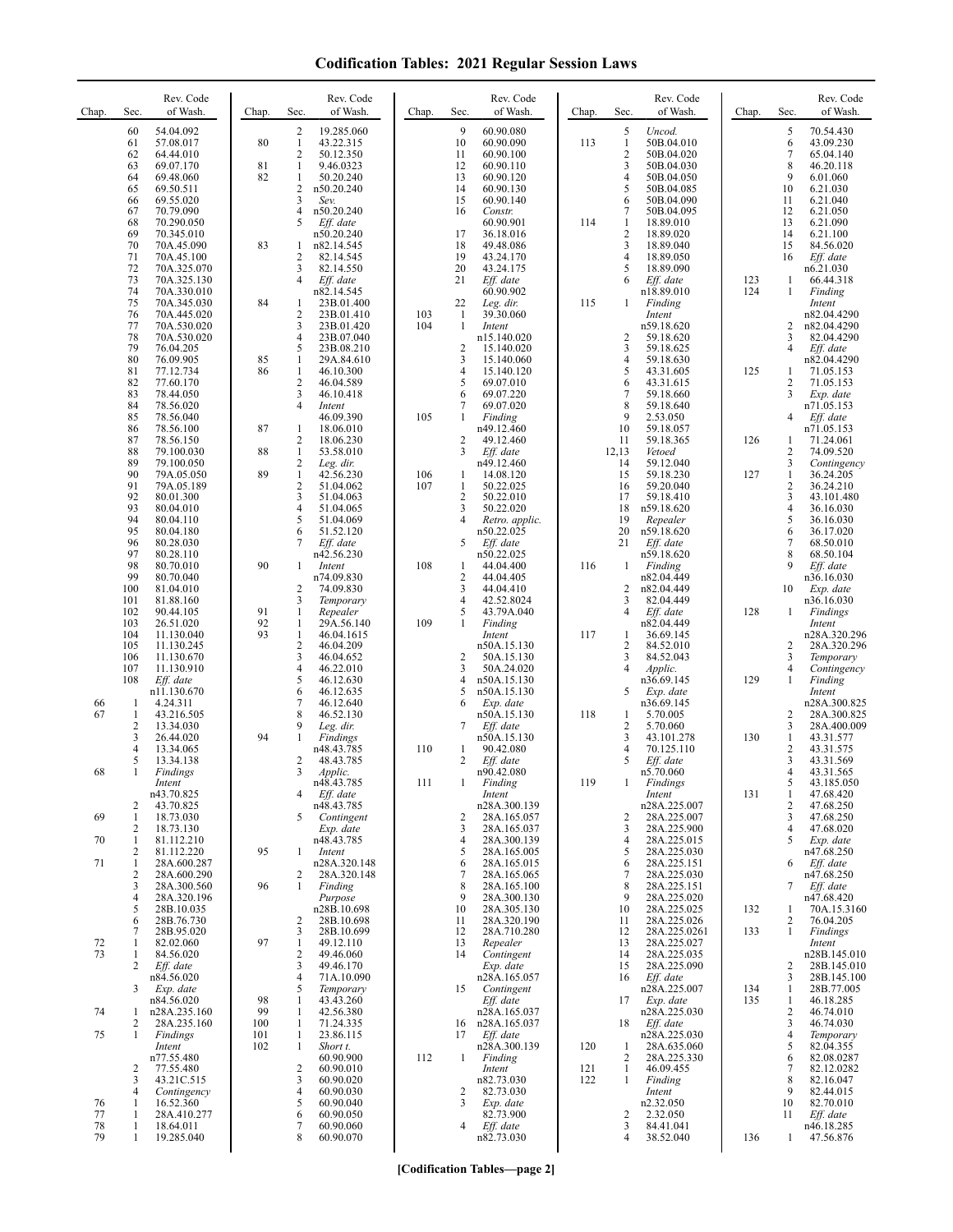| Chap. | Sec.                | Rev. Code<br>of Wash.      | Chap. | Sec.         | Rev. Code<br>of Wash.     | Chap. | Sec.                           | Rev. Code<br>of Wash.         | Chap.      | Sec.              | Rev. Code<br>of Wash.     | Chap. | Sec.                | Rev. Code<br>of Wash.       |
|-------|---------------------|----------------------------|-------|--------------|---------------------------|-------|--------------------------------|-------------------------------|------------|-------------------|---------------------------|-------|---------------------|-----------------------------|
|       | 2                   | Eff. date<br>n47.56.876    |       | 2808<br>2809 | Leg. dir.<br>Eff. date    | 141   | -1<br>$\overline{2}$           | 9.94A.647<br>9.94A.345        |            | 16                | Eff. date<br>n61.24.135   |       | 4<br>5              | 39.19.090<br>39.19.260      |
| 137   | 1                   | Intent                     |       |              | 11.104B.905               | 142   | $\mathbf{1}$                   | 9A.44.050                     |            | 17                | Eff. date                 |       | 6                   | 39.19.200                   |
|       | $\overline{c}$      | n65.24.010<br>65.24.010    |       | 3101         | Short t.<br>11.95A.001    |       | $\overline{\mathbf{c}}$<br>3   | 9A.44.073<br>9A.44.076        | 152        | -1                | n61.24.173<br>28B.10.590  |       | 7<br>8              | 39.19.250<br>Repealer       |
|       | 3<br>4              | 65.24.040<br>65.24.060     |       | 3102<br>3103 | 11.95A.010<br>11.95A.020  |       | $\overline{4}$<br>5            | 9A.44.079<br>9A.44.083        | 153<br>154 | $\mathbf{1}$<br>1 | 47.04.280<br>Findings     | 161   | 1<br>$\overline{c}$ | 46.76.030<br>46.76.040      |
|       | 5                   | Repealer                   |       | 3104         | 11.95A.030                |       | 6                              | 9A.44.086                     |            |                   | Intent                    |       | 3                   | 46.76.050                   |
| 138   | 1<br>$\overline{c}$ | 48.12.405<br>48.12.462     |       | 3201<br>3202 | 11.95A.100<br>11.95A.110  |       | $\overline{7}$<br>8            | 9A.44.089<br>9A.44.093        |            | 2                 | n43.70.830<br>28A.210.410 |       | $\overline{4}$<br>5 | 46.76.060<br>46.76.065      |
|       | 3<br>4              | 48.12.435<br>48.12.445     |       | 3203<br>3204 | 11.95A.120<br>11.95A.130  |       | 9<br>10                        | 9A.44.096<br>9A.44.100        |            | 3<br>4            | 43.70.830<br>43.70.835    |       | 6                   | Eff. date<br>n46.76.030     |
|       | 5                   | 48.12.464                  |       | 3205         | 11.95A.140                |       | 11                             | Eff. date                     |            | 5                 | 43.70.840                 | 162   | 1                   | 43.70.052                   |
| 139   | 1<br>$\overline{c}$ | 72.09.770<br>43.06C.080    |       | 3206<br>3301 | 11.95A.150<br>11.95A.200  | 143   | -1                             | n9A.44.050<br>82.04.4339      |            | 6<br>7            | 43.20.265<br>43.70.845    |       | $\overline{2}$<br>3 | 43.70.053<br>Temporary      |
|       | 3<br>4              | 70.48.510<br>Contingency   |       | 3302<br>3303 | 11.95A.210<br>11.95A.220  |       | $\overline{c}$<br>3            | 82.04.050<br>82.08.701        |            | 8                 | Short t.<br>n43.70.830    |       | $\overline{4}$<br>5 | 70.01.040<br>70.41.470      |
| 140   | 1001                | Short t.                   |       | 3304<br>3305 | 11.95A.230                |       | $\overline{4}$<br>5            | Repealer                      | 155        | 9                 | Contingency               |       | 6<br>7              | Uncod.                      |
|       | 1002                | 11.12.400<br>11.12.410     |       | 3306         | 11.95A.240<br>11.95A.250  |       | 6                              | Uncod.<br>n82.04.4339         |            | 1<br>2            | 69.48.010<br>Findings     | 163   | $\mathbf{1}$        | Contingency<br>28A.210.420  |
|       | 1003<br>1004        | 11.12.420<br>11.12.430     |       | 3307<br>3308 | 11.95A.260<br>11.95A.270  |       | 7                              | Eff. date<br>n82.04.4339      |            |                   | Intent<br>n69.48.010      |       | $\overline{c}$<br>3 | 28B.170.010<br>Leg. dir.    |
|       | 1005<br>1006        | 11.12.440<br>11.12.450     |       | 3309<br>3310 | 11.95A.280<br>11.95A.290  | 144   | 1<br>$\overline{2}$            | Uncod.<br>Temporary           |            | 3<br>4            | 69.48.050<br>69.48.070    | 164   | $\mathbf{1}$        | Findings<br>Intent          |
|       | 1007                | 11.12.460                  |       | 3311         | 11.95A.300                |       | 3                              | 28A.655.260                   |            | 5                 | 69.48.120                 |       |                     | n28A.190.005                |
|       | 1008<br>1009        | 11.12.470<br>11.12.480     |       | 3312<br>3313 | 11.95A.310<br>11.95A.320  | 145   | 4<br>$\mathbf{1}$              | Eff. date<br>54.28.040        |            | 6<br>7            | 43.131.423<br>43.131.424  |       | $\overline{c}$<br>3 | 28A.150.200<br>28A.190.005  |
|       | 1010<br>1011        | 11.12.490<br>11.12.491     |       | 3314<br>3315 | 11.95A.330<br>11.95A.340  |       | $\overline{c}$<br>3            | 54.28.055<br>79.64.110        | 156<br>157 | 1<br>$\mathbf{1}$ | 90.46.290<br>41.05.700    |       | 4<br>5              | 28A.320.192<br>Temporary    |
|       | 1012                | 11.02.005                  |       | 3401         | 11.95A.400                |       | 4                              | 82.04.051                     |            | 2                 | 48.43.735                 |       | 6                   | 28A.190.070                 |
|       | 1013<br>1014        | 11.12.020<br>11.12.040     |       | 3402<br>3403 | 11.95A.410<br>11.95A.420  |       | 5<br>6                         | 82.04.220<br>82.04.2404       |            | 3<br>4            | 70.41.020<br>71.24.335    |       | $\overline{7}$<br>8 | 28A.175.105<br>28A.190.080  |
|       | 1015<br>1016        | 11.20.020<br>11.20.070     |       | 3404<br>3405 | 11.95A.430<br>11.95A.440  |       | $\overline{7}$<br>8            | 82.04.260<br>82.04.261        |            | 5<br>6            | 74.09.325<br>74.09.327    |       | 9<br>10             | 28A.190.090<br>28A.300.830  |
|       | 1017                | Eff. date                  |       | 3406<br>3407 | 11.95A.450                |       | 9<br>10                        | 82.04.2907<br>82.08.0531      |            | 7<br>8            | 18.130.180                |       | 11<br>12            | 28A.190.100                 |
|       | 1018                | n11.12.400<br>Leg. dir.    |       | 3501         | 11.95A.460<br>11.95A.500  |       | 11                             | 82.08.956                     |            | 9                 | Temporary<br>28B.20.830   |       | 13                  | 28A.190.110<br>28A.190.120  |
|       | 2101                | Short t.<br>11.104B.001    |       | 3502<br>3503 | 11.95A.510<br>11.95A.520  |       | 12<br>13                       | 82.08.9651<br>82.08.9999      | 158        | 10<br>1           | n74.09.327<br>Finding     |       | 14<br>15            | 28A.190.130<br>43.41.400    |
|       | 2102<br>2103        | 11.104B.005<br>11.104B.010 |       | 3504<br>3601 | 11.95A.530<br>11.95A.900  |       | 14<br>15                       | 82.12.956<br>82.12.9651       |            |                   | Intent<br>n46.20.049      |       | 16<br>17            | 13.04.145<br>Repealer       |
|       | 2104                | 11.104B.020                |       | 3602         | 11.95A.901                |       | 16                             | 82.14.532                     |            | 2                 | 46.20.049                 |       | 18                  | Contingency                 |
|       | 2201<br>2202        | 11.104B.050<br>11.104B.060 |       | 3603<br>3604 | 11.95A.902<br>11.12.110   |       | 17<br>18                       | 82.29A.090<br>82.32.330       |            | 3<br>4            | 46.20.055<br>46.20.091    | 165   | $\mathbf{1}$<br>2   | 18.205.095<br>18.205.090    |
|       | 2203<br>2301        | 11.104B.070<br>11.104B.100 |       | 3605<br>3606 | 11.12.120<br>11.95A.355   |       | 19<br>20                       | 82.32.534<br>82.32.805        |            | 5<br>6            | 46.20.117<br>46.20.120    |       | 3<br>4              | 49.04.230<br>18.205.102     |
|       | 2302                | 11.104B.110                |       | 3607         | 11.95A.360                |       | 21<br>22                       | 84.40.130                     |            | 7<br>8            | 46.20.161                 |       | 5                   | n18.205.095                 |
|       | 2303<br>2304        | 11.104B.120<br>11.104B.130 |       | 3608<br>3609 | 11.95A.365<br>11.95A.370  |       | 23                             | 84.52.0531<br>84.52.080       |            | 9                 | 46.20.181<br>46.20.202    | 166   | 1                   | Findings<br>Intent          |
|       | 2305<br>2306        | 11.104B.140<br>11.104B.150 |       | 3610<br>3611 | 11.95A.375<br>11.97.010   |       | 24<br>25                       | 84.36.385<br>Repealer         |            | 10<br>11          | 46.20.505<br>Temporary    |       | 2                   | n74.09.670<br>74.09.670     |
|       | 2307<br>2308        | 11.104B.160<br>11.104B.170 |       | 3612<br>3613 | 11.97.900<br>Leg. rev.    | 146   | $\mathbf{1}$<br>$\overline{2}$ | 49.17.485<br>Eff. date        |            | 12                | Eff. date<br>n46.20.049   |       | 3<br>4              | 70.48.520<br>n74.09.670     |
|       | 2309                | 11.104B.180                |       | 3614         | Repealer                  |       |                                | n49.17.485                    |            | 13                | Eff. date                 |       | 5                   | n74.09.670                  |
|       | 2401<br>2402        | 11.104B.200<br>11.104B.210 |       | 3615<br>3616 | Leg. dir.<br>Eff. date    | 147   | 1                              | Findings<br>n28B.50.825       | 159        | $\mathbf{1}$      | n46.20.055<br>Findings    | 167   | 1                   | Finding<br>Intent           |
|       | 2403<br>2404        | 11.104B.220<br>11.104B.230 |       | 4001         | 11.95A.903<br>11.40.140   | 148   | 2<br>1                         | 28B.50.825<br>Veto Overridden |            |                   | n18.20.520<br>18.20.520   |       | 2                   | n28A.320.294<br>28A.320.294 |
|       | 2405                | 11.104B.240                |       | 4002         | 11.48.120                 |       |                                | 90.58.270                     |            | 3                 | 18.20.095                 | 168   | $\mathbf{1}$        | Findings                    |
|       | 2406<br>2407        | 11.104B.250<br>11.104B.260 |       | 4003<br>4004 | 11.48.130<br>11.68.041    |       | 2                              | Veto Overridden<br>79.105.060 |            | 4<br>5            | 18.20.184<br>18.20.525    |       | 2                   | n26.23.037<br>26.23.037     |
|       | 2408<br>2409        | 11.104B.270<br>11.104B.280 |       | 4005<br>4006 | 11.68.050<br>11.68.085    | 149   | 1<br>2                         | 67.16.100<br>Exp. date        |            | 6<br>7            | 18.51.009<br>18.51.260    |       | 3<br>$\overline{4}$ | 26.23.039<br>26.23.070      |
|       | 2410<br>2411        | 11.104B.290<br>11.104B.300 |       | 4007<br>4008 | 11.68.130<br>11.68.065    | 150   | $\mathbf{1}$                   | n67.16.100<br>88.02.620       |            | 8<br>9            | 18.51.095<br>18.51.575    |       | 5<br>6              | n26.23.037<br>Eff. date     |
|       | 2412                | 11.104B.310                |       | 4009         | 11.68.070                 |       | $\overline{2}$                 | 88.02.640                     |            | 10                | 74.42.420                 |       |                     | n26.23.037                  |
|       | 2413<br>2414        | 11.104B.320<br>11.104B.330 |       | 4010<br>4011 | 11.68.090<br>11.68.095    |       | $\overline{3}$<br>4,5          | 82.32.865<br>Uncod.           |            | 11<br>12          | 18.51.580<br>74.42.460    | 169   | 1<br>2              | 43.330.540<br>69.50.335     |
|       | 2415<br>2416        | 11.104B.340<br>11.104B.350 |       | 4012<br>4013 | 11.68.140<br>11.68.100    |       | 6<br>7                         | 82.12.799<br>Exp. date        |            | 13<br>14          | 70.97.235<br>70.97.205    | 170   | 3<br>$\mathbf{1}$   | 69.50.336<br>Findings       |
|       | 2501<br>2502        | 11.104B.400                |       | 4014<br>4015 | 11.68.110                 |       |                                | n88.02.620                    |            | 15                | 70.97.195<br>70.97.240    |       |                     | Intent<br>n71.24.887        |
|       | 2503                | 11.104B.410<br>11.104B.420 |       | 4016         | 11.68.112<br>11.68.114    | 151   | 1                              | Findings<br>Intent            |            | 16<br>17          | 70.128.155                |       | $\overline{2}$      | 28B.115.165                 |
|       | 2504<br>2505        | 11.104B.430<br>11.104B.440 |       | 4017<br>4018 | 11.68.120<br>11.96A.030   |       | 2                              | n61.24.005<br>61.24.005       |            | 18<br>19          | 70.128.306<br>70.129.185  |       | 3<br>4              | 71.24.887<br>18.19.020      |
|       | 2506<br>2507        | 11.104B.450<br>11.104B.460 |       | 4019<br>4020 | 11.96A.110<br>11.96A.220  |       | 3<br>$\overline{4}$            | 61.24.030<br>61.24.031        |            | 20<br>21          | 70.129.190<br>70.129.010  |       | 5<br>6              | 28B.145.030<br>43.79.195    |
|       | 2601                | 11.104B.500                |       | 4021         | 11.96A.220                |       | 5                              | 61.24.135                     |            | 22                | 70.129.020                |       | 7                   | Contingency                 |
|       | 2602<br>2701        | 11.104B.510<br>11.104B.550 |       | 4022<br>4023 | 11.96A.230<br>11.98.900   |       | 6<br>$\tau$                    | 61.24.165<br>61.24.166        |            | 23<br>24          | 70.129.030<br>70.129.040  | 171   | 1<br>2              | n82.08.993<br>82.08.993     |
|       | 2702<br>2703        | 11.104B.560<br>11.104B.570 |       | 4024<br>4025 | 11.100.050<br>11.104A.900 |       | 8<br>9                         | Temporary<br>61.24.172        |            | 25<br>26          | 70.129.080<br>70.129.090  |       | 3<br>4              | 82.12.817<br>Eff. date      |
|       | 2801<br>2802        | 11.104B.900<br>11.104B.901 |       | 4026<br>4027 | 11.114.020<br>Applic.     |       | 10<br>11                       | 61.24.173<br>61.24.190        |            | 27<br>28          | 70.129.110<br>70.129.150  | 172   | 1                   | n82.08.993<br>48.02.250     |
|       | 2803                | 11.104B.902                |       |              | n11.48.130                |       | 12                             | 42.56.680                     |            | 29                | 70.129.180                | 173   | 1                   | 29A.76.010                  |
|       | 2804<br>2805        | 30B.24.005<br>Leg. rev.    |       | 4028         | Exp. date<br>n11.96A.220  |       | 13<br>14                       | Repealer<br>n61.24.173        | 160        | 30<br>-1          | 70.01.070<br>39.19.020    |       | 2<br>3              | 29A.76.010<br>29A.92.050    |
|       | 2806<br>2807        | Repealer<br>Sev.           |       | 4029         | Eff. date<br>n11.96A.220  |       | 15                             | Eff. date<br>n61.24.005       |            | 2<br>3            | 39.19.060<br>39.19.080    |       | 4<br>5              | 29A.92.050<br>Exp. date     |
|       |                     |                            |       |              |                           |       |                                |                               |            |                   |                           |       |                     |                             |

**[Codification Tables—page 3]**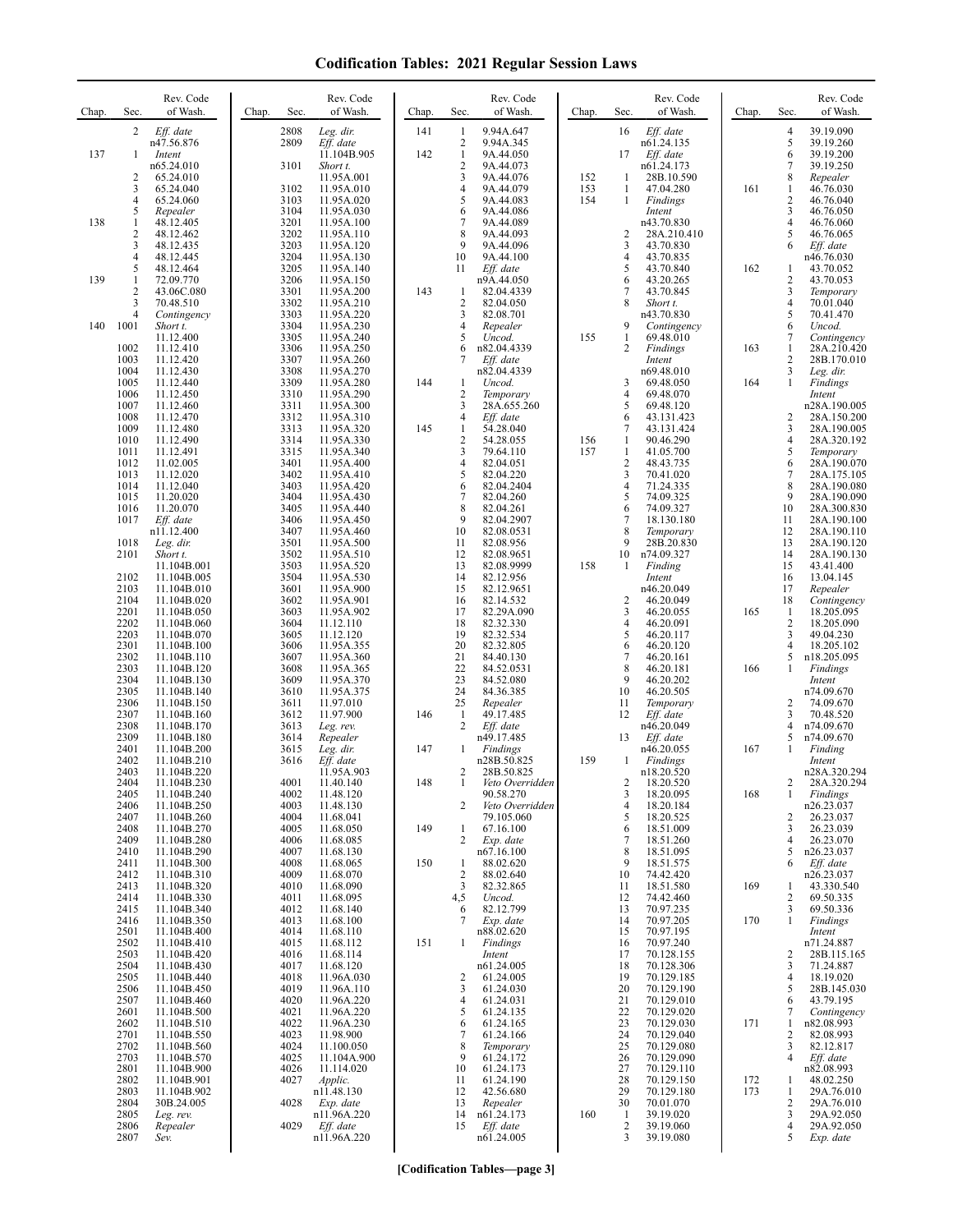| Chap. | Sec.                                 | Rev. Code<br>of Wash.                                                | Chap. | Sec.                                 | Rev. Code<br>of Wash.                                              | Chap. | Sec.                                 | Rev. Code<br>of Wash.                                              | Chap.             | Sec.                                             | Rev. Code<br>of Wash.                                                | Chap. | Sec.                                 | Rev. Code<br>of Wash.                                                   |
|-------|--------------------------------------|----------------------------------------------------------------------|-------|--------------------------------------|--------------------------------------------------------------------|-------|--------------------------------------|--------------------------------------------------------------------|-------------------|--------------------------------------------------|----------------------------------------------------------------------|-------|--------------------------------------|-------------------------------------------------------------------------|
|       | 6<br>7                               | n29A.76.010<br>Eff. date<br>n29A.76.010<br>Eff. date<br>n29A.76.010  |       | 2102<br>2103<br>2104<br>2105<br>2106 | 24.03A.320<br>24.03A.325<br>24.03A.330<br>24.03A.335<br>24.03A.340 |       | 3303<br>3304<br>3305<br>3306<br>3307 | 24.03A.765<br>24.03A.770<br>24.03A.775<br>24.03A.780<br>24.03A.785 |                   | 5225<br>5226<br>5227<br>5228<br>5229             | 43.210.040<br>43.330.135<br>46.19.020<br>48.30.135<br>48.62.021      | 194   | $\mathbf{1}$<br>$\overline{2}$<br>3  | Finding<br>Intent<br>18.400.010<br>18.400.020<br>18.400.030             |
| 174   | 1<br>$\overline{c}$<br>3<br>4        | Finding<br>n28A.320.600<br>28A.320.600<br>28A.320.610<br>28A.320.620 |       | 2107<br>2108<br>2109<br>2110<br>2111 | 24.03A.345<br>24.03A.350<br>24.03A.355<br>24.03A.360<br>24.03A.365 |       | 3308<br>3309<br>3310<br>3311<br>3312 | 24.03A.790<br>24.03A.795<br>24.03A.800<br>24.03A.805<br>24.03A.810 |                   | 5230<br>5231<br>5232<br>5233<br>5234             | 48.180.010<br>64.34.300<br>64.38.025<br>64.90.400<br>66.24.495       | 195   | $\overline{4}$<br>5<br>1<br>2        | Eff. date<br>18.400.900<br>Leg. dir.<br>n82.08.0206<br>82.08.0206       |
| 175   | 1<br>$\overline{c}$<br>3             | Findings<br>n47.68.430<br>47.68.430<br>47.68.440                     |       | 2112<br>2113<br>2114<br>2201         | 24.03A.370<br>24.03A.375<br>24.03A.380<br>24.03A.385               |       | 3313<br>3314<br>3315<br>3316         | 24.03A.815<br>24.03A.820<br>24.03A.825<br>24.03A.830               |                   | 5235<br>5236<br>5237<br>5238                     | 66.24.680<br>68.20.020<br>70.45.070<br>70.290.030                    | 196   | 3<br>4<br>$\mathbf{1}$               | n82.08.0206<br>n82.08.0206<br>Findings<br>Intent                        |
|       | 4<br>5<br>6<br>$\overline{7}$        | 47.68.450<br>47.68.460<br>47.68.470<br>47.68.480                     |       | 2301<br>2302<br>2303<br>2304         | 24.03A.390<br>24.03A.395<br>24.03A.400<br>24.03A.405               |       | 3317<br>3318<br>3319<br>3320         | 24.03A.835<br>24.03A.840<br>24.03A.845<br>24.03A.850               |                   | 5239<br>5240<br>5241<br>5242                     | 74.15.020<br>79A.30.030<br>79A.30.040<br>79A.35.130                  |       | 2<br>3<br>4                          | 82.87.010<br>82.87.030<br>83.100.230<br>82.87.020                       |
|       | 8<br>9<br>10<br>11<br>12             | 47.68.490<br>47.68.500<br>43.79A.040<br>47.68.020<br>Leg. dir.       |       | 2305<br>2306<br>2307<br>2308<br>2309 | 24.03A.410<br>24.03A.415<br>24.03A.420<br>24.03A.425<br>24.03A.430 |       | 3321<br>3322<br>3323<br>3324<br>3325 | 24.03A.855<br>24.03A.860<br>24.03A.865<br>24.03A.870<br>24.03A.875 |                   | 5243<br>5244<br>5245<br>5246<br>5247             | 79A.70.030<br>82.04.4251<br>82.04.4264<br>82.04.431<br>82.04.4328    |       | 5<br>6<br>$\tau$<br>$\,$ 8 $\,$<br>9 | 82.87.040<br>82.87.050<br>82.87.060<br>82.87.070<br>82.87.080           |
| 176   | 13<br>1101                           | Eff. date<br>n47.68.430<br>Short t.<br>24.03A.005                    |       | 2310<br>2311<br>2312<br>2313         | 24.03A.435<br>24.03A.440<br>24.03A.445<br>24.03A.450               |       | 3326<br>3401<br>3402<br>3403         | 24.03A.880<br>24.03A.885<br>24.03A.890<br>24.03A.895               |                   | 5248<br>5249<br>5250<br>5251                     | 82.08.0203<br>82.08.0293<br>82.12.0293<br>88.46.065                  |       | 10<br>11<br>12<br>13                 | 82.87.090<br>82.87.100<br>82.87.110<br>82.87.120                        |
|       | 1102<br>1103<br>1104<br>1105<br>1106 | 24.03A.010<br>24.03A.015<br>24.03A.020<br>24.03A.025<br>24.03A.030   |       | 2314<br>2315<br>2316<br>2317<br>2318 | 24.03A.455<br>24.03A.460<br>24.03A.465<br>24.03A.470<br>24.03A.475 |       | 3404<br>3405<br>3501<br>3502<br>3503 | 24.03A.900<br>24.03A.902<br>24.03A.904<br>24.03A.906<br>24.03A.908 |                   | 5252<br>5301<br>6101<br>6102<br>6103             | 89.08.405<br>Repealer<br>Leg. dir.<br>Sev.<br>Eff. date              |       | 14<br>15<br>16<br>17<br>18           | 82.87.130<br>82.87.140<br>82.04.4497<br>82.87.150<br>n82.87.010         |
|       | 1107<br>1108<br>1109<br>1110<br>1201 | 24.03A.035<br>24.03A.040<br>24.03A.045<br>24.03A.050<br>24.03A.055   |       | 2319<br>2320<br>2401<br>2402<br>2403 | 24.03A.480<br>24.03A.485<br>24.03A.490<br>24.03A.495<br>24.03A.500 |       | 3504<br>3505<br>3506<br>3507<br>3508 | 24.03A.910<br>24.03A.912<br>24.03A.914<br>24.03A.916<br>24.03A.918 | 177<br>178        | 6104<br>1<br>$\mathbf{1}$                        | n24.03A.005<br>$Eff.$ date<br>n18.100.050<br>79A.25.310<br>82.32.559 | 197   | 19<br>20<br>21<br>1                  | Leg. dir.<br>n82.87.040<br>Sev.<br>Finding<br>Intent                    |
|       | 1202<br>1203<br>1204<br>1205         | 24.03A.060<br>24.03A.065<br>24.03A.070<br>24.03A.075                 |       | 2404<br>2405<br>2406<br>2407         | 24.03A.505<br>24.03A.510<br>24.03A.515<br>24.03A.520               |       | 3509<br>3510<br>3511<br>3512         | 24.03A.920<br>24.03A.922<br>24.03A.924<br>24.03A.926               | 179               | $\overline{c}$<br>1<br>$\overline{2}$<br>3       | 82.14.050<br>18.36A.095<br>18.36A.020<br>18.36A.060                  |       | 2<br>3<br>$\overline{4}$             | n28A.415.443<br>28A.415.443<br>28A.345.115<br>28A.410.260               |
|       | 1206<br>1207<br>1301<br>1302<br>1303 | 24.03A.080<br>24.03A.085<br>24.03A.090<br>24.03A.095<br>24.03A.100   |       | 2408<br>2409<br>2410<br>2411<br>2412 | 24.03A.525<br>24.03A.530<br>24.03A.535<br>24.03A.540<br>24.03A.545 |       | 3601<br>3602<br>3603<br>3604<br>3605 | 24.03A.928<br>24.03A.930<br>24.03A.932<br>24.03A.934<br>24.03A.936 |                   | $\overline{4}$<br>5<br>6<br>7<br>8               | 18.36A.140<br>18.36A.160<br>18.130.040<br>18.130.040<br>Exp. date    |       | 5<br>6<br>7<br>8<br>9                | 28A.345.120<br>28A.410.265<br>28A.343.100<br>28A.415.445<br>28A.710.360 |
|       | 1304<br>1305<br>1306<br>1307<br>1308 | 24.03A.105<br>24.03A.110<br>24.03A.115<br>24.03A.120<br>24.03A.125   |       | 2501<br>2502<br>2503<br>2504<br>2505 | 24.03A.550<br>24.03A.555<br>24.03A.560<br>24.03A.565<br>24.03A.570 |       | 3606<br>3607<br>3608<br>4101<br>4102 | 24.03A.938<br>24.03A.940<br>24.03A.942<br>24.03A.944<br>24.03A.946 | 180<br>181        | 9<br>1<br>$\mathbf{1}$                           | n18.130.040<br>Eff. date<br>n18.130.040<br>41.80.005<br>79.14.300    |       | 10<br>11<br>12<br>13<br>14           | 28A.405.106<br>28A.410.270<br>28A.413.050<br>28B.50.891<br>Repealer     |
|       | 1401<br>1402<br>1403<br>1404         | 24.03A.130<br>24.03A.135<br>24.03A.140<br>24.03A.145                 |       | 2506<br>2507<br>2601<br>2602         | 24.03A.575<br>24.03A.580<br>24.03A.585<br>24.03A.590               |       | 4103<br>4104<br>4105<br>4106         | 24.03A.948<br>24.03A.950<br>24.03A.952<br>24.03A.954               | 182<br>183        | $\overline{2}$<br>3<br>1<br>1                    | 79.140.190<br>90.58.160<br>77.12.320<br>76.04.780                    | 198   | 1<br>2                               | Finding<br>Intent<br>n28A.410.283<br>Temporary                          |
|       | 1405<br>1406<br>1407<br>1408<br>1409 | 24.03A.150<br>24.03A.155<br>24.03A.160<br>24.03A.165<br>24.03A.170   |       | 2603<br>2604<br>2701<br>2702<br>2703 | 24.03A.595<br>24.03A.600<br>24.03A.605<br>24.03A.610<br>24.03A.615 |       | 4107<br>4108<br>4109<br>4201<br>4202 | 24.03A.956<br>24.03A.958<br>24.03A.960<br>24.03A.962<br>24.03A.964 | 184<br>185<br>186 | 1<br>$\overline{2}$<br>-1<br>1<br>$\overline{c}$ | 77.12.203<br>Vetoed<br>89.12.170<br>74.39A.500<br>74.39A.530         |       | 3<br>4<br>5<br>6<br>7                | 28A.410.283<br>28A.410.270<br>28A.410.2211<br>Repealer<br>Eff. date     |
|       | 1410<br>1501<br>1502<br>1503         | 24.03A.175<br>24.03A.180<br>24.03A.185<br>24.03A.190                 |       | 2704<br>2705<br>2706<br>2707         | 24.03A.620<br>24.03A.625<br>24.03A.630<br>24.03A.635               |       | 4203<br>5101<br>5102<br>5103         | 24.03A.966<br>11.110.020<br>23.95.255<br>23.95.305                 | 187               | 3<br>1<br>$\overline{2}$<br>3                    | Uncod.<br>84.14.005<br>84.14.010<br>84.14.020                        | 199   | 1<br>2                               | n28A.410.283<br>Short t.<br>n43.216.770<br>Findings                     |
|       | 1504<br>1505<br>1506<br>1601<br>1602 | 24.03A.195<br>24.03A.200<br>24.03A.205<br>24.03A.210<br>24.03A.215   |       | 3101<br>3102<br>3103<br>3104<br>3105 | 24.03A.640<br>24.03A.645<br>24.03A.650<br>24.03A.655<br>24.03A.660 |       | 5104<br>5201<br>5202<br>5203<br>5204 | 74.15.315<br>7.60.025<br>9.46.0209<br>15.105.020<br>18.100.050     |                   | 4<br>5<br>6<br>7<br>8                            | 84.14.040<br>84.14.100<br>n84.14.020<br>84.14.021<br>n84.14.021      |       | 101<br>102<br>103                    | Intent<br>n43.216.770<br>43.216.770<br>43.216.772<br>43.88.055          |
|       | 1603<br>1604<br>1605<br>1606<br>1607 | 24.03A.220<br>24.03A.225<br>24.03A.230<br>24.03A.235<br>24.03A.240   |       | 3106<br>3107<br>3108<br>3109<br>3110 | 24.03A.665<br>24.03A.670<br>24.03A.675<br>24.03A.680<br>24.03A.685 |       | 5205<br>5206<br>5207<br>5208<br>5209 | 18.100.130<br>18.100.134<br>19.142.010<br>23.95.105<br>24.50.010   | 188               | 9<br>10<br>1<br>$\overline{c}$<br>3              | 84.14.030<br>84.14.090<br>n80.28.425<br>80.28.425<br>80.28.068       |       | 104<br>105<br>106<br>201<br>202      | 43.216.075<br>83.100.230<br>43.216.775<br>43.216.1368<br>43.216.136     |
|       | 1701<br>1702<br>1703<br>1801<br>1802 | 24.03A.245<br>24.03A.250<br>24.03A.255<br>24.03A.260<br>24.03A.265   |       | 3111<br>3112<br>3113<br>3114<br>3201 | 24.03A.690<br>24.03A.695<br>24.03A.700<br>24.03A.705<br>24.03A.710 |       | 5210<br>5211<br>5212<br>5213<br>5214 | 28A.710.010<br>35.67.020<br>35.67.190<br>35.92.020<br>36.89.080    | 189<br>190        | 4<br>5<br>6<br>-1<br>-1                          | 80.28.430<br>80.28.074<br>Sev.<br>41.50.180<br>43.155.150            |       | 203<br>204<br>205                    | Findings<br>Intent<br>n43.216.513<br>43.216.505<br>43.216.512           |
|       | 1803<br>1804<br>1805<br>1806         | 24.03A.270<br>24.03A.275<br>24.03A.280<br>24.03A.285                 |       | 3202<br>3203<br>3204<br>3205         | 24.03A.715<br>24.03A.720<br>24.03A.725<br>24.03A.730               |       | 5215<br>5216<br>5217<br>5218         | 36.94.140<br>39.34.030<br>39.34.055<br>41.04.382                   | 191<br>192        | 1<br>1<br>2<br>3                                 | 79A.35.140<br>84.70.010<br>n84.70.010<br>Applic.                     |       | 206<br>207<br>208<br>301             | 43.216.513<br>43.216.5052<br>43.216.556<br>43.216.749                   |
|       | 1807<br>1808<br>1809<br>1810<br>1811 | 24.03A.290<br>24.03A.295<br>24.03A.300<br>24.03A.305<br>24.03A.310   |       | 3206<br>3207<br>3208<br>3209<br>3301 | 24.03A.735<br>24.03A.740<br>24.03A.745<br>24.03A.750<br>24.03A.755 |       | 5219<br>5220<br>5221<br>5222<br>5223 | 43.06.335<br>43.07.120<br>43.07.190<br>43.15.030<br>43.105.020     | 193               | 1<br>2<br>3                                      | n84.70.010<br>46.92.010<br>46.37.480<br>$Eff.$ date<br>n46.92.010    |       | 302<br>303<br>304<br>305<br>306      | 43.216.585<br>43.216.587<br>43.216.590<br>43.216.592<br>Temporary       |
|       | 2101                                 | 24.03A.315                                                           |       | 3302                                 | 24.03A.760                                                         |       | 5224                                 | 43.210.020                                                         |                   | $\overline{4}$                                   | Uncod.                                                               |       | 307                                  | 43.216.595                                                              |

**[Codification Tables—page 4]**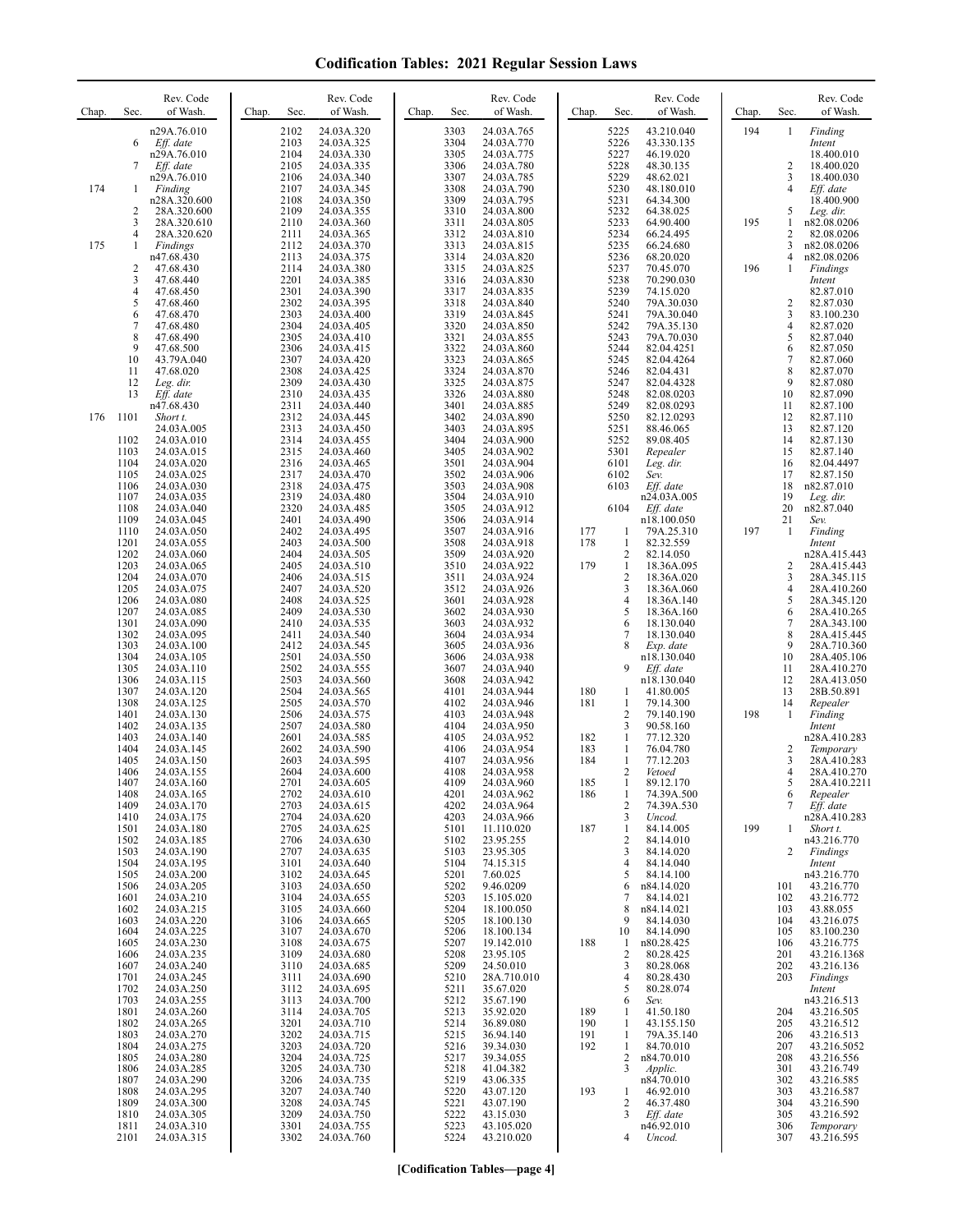| Chap. | Sec.                            | Rev. Code<br>of Wash.                                                           | Chap.      | Sec.                                          | Rev. Code<br>of Wash.                                                            | Chap. | Sec.                                             | Rev. Code<br>of Wash.                                                              | Chap. | Sec.                                   | Rev. Code<br>of Wash.                                                        | Chap.      | Sec.                                                | Rev. Code<br>of Wash.                                                             |
|-------|---------------------------------|---------------------------------------------------------------------------------|------------|-----------------------------------------------|----------------------------------------------------------------------------------|-------|--------------------------------------------------|------------------------------------------------------------------------------------|-------|----------------------------------------|------------------------------------------------------------------------------|------------|-----------------------------------------------------|-----------------------------------------------------------------------------------|
|       | 308<br>309<br>310<br>311<br>312 | 43.330.550<br>43.216.090<br>43.216.597<br>43.216.600<br>43.216.195              |            | 16<br>17<br>18<br>19                          | 18.88A.030<br>18.88A.087<br>Eff. date<br>n43.43.832<br>Retro. applic.            | 211   | 10<br>11<br>1<br>2                               | 13.34.267<br>Contingency<br>Short t.<br>n13.34.040<br>Finding                      |       | 46<br>47<br>48<br>49<br>50             | 7.105.345<br>7.105.350<br>7.105.355<br>7.105.360<br>7.105.365                |            | 134<br>135<br>136<br>137<br>138                     | 26.09.191<br>26.09.300<br>26.12.260<br>26.12.802<br>26.26A.470                    |
|       | 313<br>314<br>401               | 43.216.692<br>43.216.602<br>Findings<br>Intent<br>n43.216.577                   | 204<br>205 | 1<br>1<br>$\overline{c}$                      | n43.43.832<br>18.71.095<br>Finding<br>n43.70.675<br>43.70.675                    |       | 3<br>4<br>5                                      | Intent<br>n13.34.040<br>13.34.040<br>26.44.056<br>26.44.050                        |       | 51<br>52<br>53<br>54<br>55             | 7.105.370<br>7.105.375<br>7.105.400<br>7.105.405<br>7.105.410                |            | 139<br>140<br>141<br>142<br>143                     | 26.26B.020<br>26.26B.050<br>26.28.015<br>26.44.020<br>26.51.020                   |
|       | 402<br>403<br>404<br>405<br>501 | 43.216.577<br>43.216.578<br>43.216.579<br>43.216.567<br>43.216.010              |            | 3<br>4<br>5<br>6<br>$\overline{7}$            | 70.05.030<br>70.05.035<br>70.46.020<br>70.46.031<br>70.46.140                    |       | 6<br>7<br>8<br>9<br>10                           | 13.34.050<br>13.34.062<br>13.34.060<br>13.34.065<br>13.34.090                      |       | 56<br>57<br>58<br>59<br>60             | 7.105.450<br>7.105.455<br>7.105.460<br>7.105.465<br>7.105.470                |            | 144<br>145<br>146<br>147<br>148                     | 26.52.010<br>26.52.070<br>36.18.020<br>36.28A.410<br>41.04.655                    |
|       | 502<br>503<br>504<br>505<br>506 | 28B.50.248<br>43.84.092<br>43.84.092<br>43.84.092<br>43.216.710                 | 206        | 8<br>9<br>$\mathbf{1}$                        | 43.20.300<br>Eff. date<br>n70.05.030<br><b>Findings</b><br>n72.01.412            | 212   | 11<br>12<br>1<br>$\overline{c}$                  | 13.34.440<br>Eff. date<br>n13.34.040<br>59.18.030<br>59.18.650                     |       | 61<br>62<br>63<br>64<br>65             | 7.105.500<br>7.105.505<br>7.105.510<br>7.105.515<br>7.105.550                |            | 149<br>150<br>151<br>152<br>153                     | 43.43.754<br>43.43.842<br>48.18.550<br>49.76.020<br>50.20.050                     |
|       | 507<br>601<br>602<br>603<br>604 | 43.216.514<br>43.216.910<br>Repealer<br>n43.216.770<br>Eff. date                |            | 2<br>3<br>4<br>5<br>6                         | 72.01.412<br>13.40.020<br>13.40.205<br>13.40.215<br>13.40.220                    |       | 3<br>4<br>5<br>6<br>7                            | 59.18.200<br>59.18.220<br>59.18.230<br>59.12.030<br>Eff. date                      |       | 66<br>67<br>68<br>69<br>70             | 7.105.555<br>7.105.560<br>7.105.565<br>7.105.570<br>7.105.575                |            | 154<br>155<br>156<br>157<br>158                     | 59.18.570<br>59.18.575<br>71.09.305<br>71.32.090<br>71.32.200                     |
|       | 605<br>606<br>607               | n43.216.505<br>Leg. dir.<br>Exp. date<br>n43.84.092<br>Eff. date                |            | $\overline{7}$<br>8<br>9<br>10<br>11          | 13.40.730<br>n72.01.412<br>13.04.800<br>Temporary<br>Contingent                  | 213   | 1<br>2<br>3<br>4                                 | n59.18.030<br>n1.20.190<br>1.20.190<br>38.40.230<br>43.60A.250                     |       | 71<br>72<br>73<br>74<br>75             | 7.105.580<br>9.41.040<br>9.41.075<br>9.41.800<br>9.41.801                    |            | 159<br>160<br>161<br>162<br>163                     | 71.32.260<br>72.09.712<br>72.09.714<br>74.34.020<br>74.34.110                     |
|       | 608<br>609<br>610               | n43.216.1368<br>Exp. date<br>n43.84.092<br>Eff. date<br>n43.84.092<br>Eff. date | 207        | 12<br>-1<br>$\overline{c}$<br>3               | Eff. date<br>n72.01.412<br>Contingency<br>39.114.010<br>39.114.020<br>39.114.030 | 214   | 5<br>1<br>$\sqrt{2}$<br>3<br>$\overline{4}$<br>5 | 47.04.370<br>36.22.176<br>43.185C.185<br>43.185C.045<br>43.185C.060<br>43.185C.190 |       | 76<br>77<br>78<br>79<br>80<br>81       | 9.41.815<br>10.99.045<br>Leg. dir.<br>26.55.010<br>26.55.015<br>26.55.020    |            | 164<br>165<br>166<br>167<br>168<br>169              | 9A.44.210<br>9A.46.055<br>Leg. rev.<br>Leg. rev.<br>Leg. rev.<br>Leg. rev.        |
| 200   | -1<br>2<br>3<br>4               | n83.100.230<br>Uncod.<br>72.09.469<br>72.09.270<br>72.09.460                    |            | 4<br>5<br>6<br>$\tau$<br>8                    | 39.114.040<br>39.114.050<br>39.114.060<br>39.114.070<br>39.114.080               |       | 6<br>7<br>8                                      | Findings<br>Intent<br>n36.22.176<br>36.22.178<br>36.22.179                         |       | 82<br>83<br>84<br>85<br>86             | 26.55.030<br>26.55.040<br>26.55.045<br>26.55.050<br>28A.225.370              | 216        | 170<br>171<br>172<br>$\mathbf{1}$<br>$\overline{2}$ | Repealer<br>Contingency<br>Sev.<br>46.09.420<br>46.09.400                         |
|       | 5<br>6<br>7<br>8<br>9           | 72.09.465<br>72.68.015<br>72.68.010<br>72.09.467<br>28B.15.067                  |            | 9<br>10<br>11<br>12<br>13                     | 39.114.090<br>84.55.010<br>84.55.120<br>Leg. dir.<br>Sev.                        | 215   | 9<br>10<br>1<br>$\overline{c}$                   | 36.22.1791<br>36.22.240<br>Findings<br>7.105.900<br>7.105.010                      |       | 87<br>88<br>89<br>90                   | Eff. date<br>n7.105.900<br>2.28.210<br>4.08.050<br>4.24.130                  |            | $\mathfrak{Z}$<br>$\overline{4}$<br>5<br>6<br>7     | 46.09.410<br>46.09.442<br>46.93.210<br>46.09.495<br>46.10.505                     |
| 201   | 10<br>1<br>2<br>3<br>4          | Contingency<br>19.118.031<br>63.14.040<br>63.14.154<br>46.70.023                | 208<br>209 | $\mathbf{1}$<br>$\overline{c}$<br>3<br>4<br>1 | 13.34.065<br>13.34.136<br>13.34.138<br>Contingency<br>Findings                   |       | 3<br>4<br>5<br>6<br>7                            | n7.105.050<br>7.105.050<br>7.105.055<br>7.105.060<br>7.105.065                     |       | 91<br>92<br>93<br>94<br>95             | 7.77.060<br>7.77.080<br>9.41.010<br>9.41.070<br>9.41.173                     | 217        | 8<br>1<br>$\overline{2}$<br>3                       | Eff. date<br>n46.09.420<br>17.10.010<br>17.10.030<br>17.10.050                    |
| 202   | 1<br>2<br>3                     | Findings<br>Intent<br>71.40.010<br>71.40.020<br>71.40.030                       |            | 2<br>3<br>$\overline{4}$                      | Intent<br>n76.15.005<br>76.15.005<br>76.15.007<br>76.15.010                      |       | 8<br>9<br>10<br>11<br>12                         | 7.105.070<br>7.105.075<br>7.105.080<br>7.105.085<br>7.105.901                      |       | 96<br>97<br>98<br>99<br>100            | 9.41.300<br>9.94A.030<br>9.94A.411<br>9.94A.515<br>9.94A.525                 |            | 4<br>5<br>6<br>7<br>8                               | 17.10.060<br>17.10.070<br>17.10.074<br>17.10.100<br>17.10.140                     |
|       | 4<br>C<br>6<br>7<br>8<br>9      | 71.40.040<br>71.40.050<br>71.40.060<br>71.40.070<br>71.40.080<br>71.40.090      |            | 5<br>6<br>$\tau$<br>8<br>9<br>10              | 76.15.020<br>76.15.030<br>76.15.050<br>76.15.060<br>76.15.100<br>76.15.110       |       | 13<br>14<br>15<br>16<br>17<br>18                 | 7.105.100<br>7.105.105<br>7.105.110<br>7.105.115<br>7.105.120<br>7.105.150         |       | 101<br>102<br>103<br>104<br>105<br>106 | 9.94A.637<br>9.94A.660<br>9.94A.662<br>9.94A.703<br>9.96.060<br>9A.36.041    |            | 9<br>10<br>11<br>12<br>13<br>14                     | 17.10.145<br>17.10.205<br>17.10.235<br>17.10.240<br>17.10.890<br>17.04.240        |
|       | 10<br>11<br>12<br>13<br>14      | 71.40.100<br>71.40.110<br>71.40.120<br>71.40.130<br>71.40.140                   |            | 11<br>12<br>13<br>14<br>15                    | 76.15.090<br>35.92.390<br>35A.80.040<br>80.28.300<br>89.08.520                   |       | 19<br>20<br>21<br>22<br>23                       | 7.105.155<br>7.105.160<br>7.105.165<br>7.105.170<br>7.105.175                      |       | 107<br>108<br>109<br>110<br>111        | 9A.40.104<br>9A.46.040<br>9A.46.060<br>9A.46.085<br>9A.46.110                | 218        | 15<br>16<br>17<br>1<br>$\overline{c}$               | 79.44.003<br>17.04.180<br>17.15.020<br>84.25.030<br>84.25.040                     |
|       | 15<br>16<br>17<br>18<br>19      | 71.24.045<br>71.24.380<br>Repealer<br>Leg. dir.<br>Eff. date                    |            | 16<br>17<br>18<br>19<br>20                    | 79.105.150<br>43.155.120<br>70A.135.070<br>79A.15.040<br>36.01.260               |       | 24<br>25<br>26<br>27<br>28                       | 7.105.200<br>7.105.205<br>7.105.210<br>7.105.215<br>7.105.220                      |       | 112<br>113<br>114<br>115<br>116        | 9A.88.170<br>9A.88.180<br>10.01.240<br>10.05.020<br>10.05.030                | 219        | 3<br>$\overline{4}$<br>5<br>6<br>1                  | 84.25.050<br>84.25.080<br>84.25.090<br>84.25.130<br>43.20A.715                    |
| 203   | 20<br>-1<br>2<br>3              | n71.24.045<br>Contingency<br>43.43.832<br>43.43.837<br>74.39A.056               |            | 21<br>22<br>23<br>24<br>25                    | 54.16.400<br>89.08.590<br>79.105.630<br>79A.15.150<br>Contingency                |       | 29<br>30<br>31<br>32<br>33                       | 7.105.225<br>7.105.230<br>7.105.235<br>7.105.240<br>7.105.245                      |       | 117<br>118<br>119<br>120<br>121        | 10.22.010<br>10.31.100<br>10.66.010<br>10.95.020<br>10.99.020                |            | 2<br>3<br>$\overline{4}$<br>5<br>6                  | 74.39A.058<br>9.97.020<br>43.20A.710<br>70.128.120<br>70.128.120                  |
|       | 4<br>5<br>6<br>7<br>8<br>9      | 18.51.091<br>18.51.230<br>74.42.360<br>74.39A.074<br>74.39A.076<br>74.39A.341   | 210        | 26<br>1<br>2<br>3                             | Repealer<br>Findings<br>Intent<br>n13.34.090<br>13.34.090<br>13.34.092           |       | 34<br>35<br>36<br>37<br>38<br>39                 | 7.105.250<br>7.105.255<br>7.105.902<br>7.105.300<br>7.105.305<br>7.105.310         |       | 122<br>123<br>124<br>125<br>126<br>127 | 10.99.040<br>10.99.050<br>10.99.090<br>11.130.257<br>11.130.335<br>12.04.140 |            | 7<br>8<br>9<br>10<br>11                             | 70.128.130<br>n43.20A.715<br>n43.20A.715<br>Exp. date<br>n70.128.120<br>Eff. date |
|       | 10<br>11<br>12<br>13<br>14      | 18.88B.021<br>70.128.230<br>18.20.270<br>70.128.070<br>70.97.160                |            | 4<br>5<br>6<br>7<br>8                         | 13.34.100<br>2.53.025<br>13.34.212<br>2.53.045<br>13.34.435                      |       | 40<br>41<br>42<br>43<br>44                       | 7.105.315<br>7.105.320<br>7.105.325<br>7.105.330<br>7.105.335                      |       | 128<br>129<br>130<br>131<br>132        | 12.04.150<br>19.220.010<br>26.09.003<br>26.09.015<br>26.09.050               | 220<br>221 | 1<br>2<br>1                                         | n70.128.120<br>84.36.383<br>Intent<br>n84.36.383<br>Intent                        |
|       | 15                              | 18.20.110                                                                       |            | 9                                             | Temporary                                                                        |       | 45                                               | 7.105.340                                                                          |       | 133                                    | 26.09.060                                                                    |            |                                                     | n84.52.0531                                                                       |

**[Codification Tables—page 5]**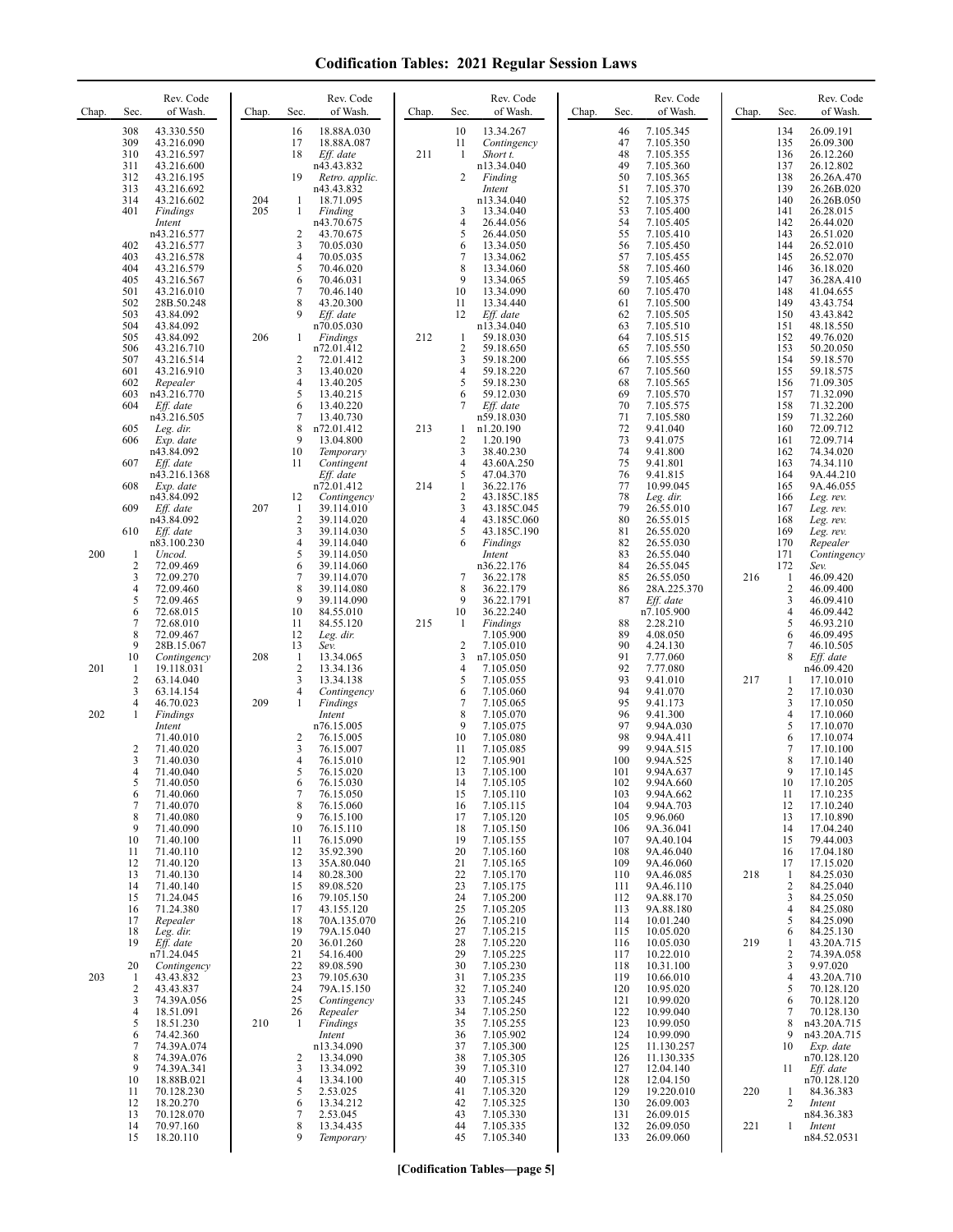| Chap.      | Sec.                | Rev. Code<br>of Wash.       | Chap. | Sec.                           | Rev. Code<br>of Wash.      | Chap. | Sec.                 | Rev. Code<br>of Wash.      | Chap. | Sec.                | Rev. Code<br>of Wash.    | Chap. | Sec.                       | Rev. Code<br>of Wash.     |
|------------|---------------------|-----------------------------|-------|--------------------------------|----------------------------|-------|----------------------|----------------------------|-------|---------------------|--------------------------|-------|----------------------------|---------------------------|
| 222        | 2<br>$\mathbf{1}$   | 84.52.0531<br>64.90.485     |       | $\overline{\mathbf{c}}$<br>3   | 28A.160.185<br>28A.160.170 | 243   | 1                    | Findings<br>n74.09.670     |       | 3<br>$\overline{4}$ | 64.06.020<br>49.60.227   |       | 13<br>14                   | 71.05.585<br>71.05.590    |
|            | $\overline{c}$<br>3 | 64.90.485<br>64.32.200      |       | $\overline{4}$<br>5            | 28A.710.370<br>28A.715.050 |       | $\overline{2}$<br>3  | 74.09.670<br>74.09.555     |       | 5                   | Applic.<br>n49.60.525    |       | 15<br>16                   | 71.05.590<br>71.34.755    |
|            | 4                   | 64.32.200                   |       | 6                              | Eff. date                  |       | $\overline{4}$       | 71.24.715                  | 257   | 1                   | 84.56.020                |       | 17                         | 70.02.230                 |
|            | 5<br>6              | 64.34.364<br>64.34.364      | 235   | 1                              | n28A.160.185<br>70.400.010 |       | 5<br>6               | 9.94.049<br>72.09.370      |       | 2                   | Eff. date<br>n84.56.020  |       | 18<br>19                   | 70.02.240<br>71.05.425    |
|            | 7<br>8              | 64.38.100<br>64.38.100      |       | $\overline{\mathbf{c}}$<br>3   | 70.400.020<br>70.400.030   |       | 7<br>8               | 71.24.470<br>71.24.480     | 258   | 1                   | Findings<br>Intent       |       | 20<br>21                   | 71.05.020<br>71.05.020    |
|            | 9                   | Exp. date                   |       | 4                              | 70.400.040                 |       | 9                    | 71.24.710                  |       |                     | n47.44.160               |       | 22                         | 71.05.020                 |
|            | 10                  | n64.90.485<br>Eff. date     |       | 5<br>6                         | 43.70.619<br>70.400.900    |       | 10<br>11             | Temporary<br>Vetoed        |       | $\overline{2}$<br>3 | 43.330.532<br>43.330.534 |       | 23<br>24                   | 71.05.020<br>Uncod.       |
|            | 11                  | n64.90.485<br>Eff. date     | 236   | 7<br>1                         | Leg. dir.<br>Findings      | 244   | 12<br>$\mathbf{1}$   | 43.380.020<br>15.58.070    |       | 4<br>5              | 43.330.538<br>47.44.160  |       | 25<br>26                   | 71.34.020<br>71.34.020    |
| 223        | 1                   | n64.90.485<br>28A.320.125   |       | 2                              | n71.09.020<br>71.09.020    |       | $\overline{2}$<br>3  | 15.58.180<br>15.58.200     |       | 6<br>7              | 47.52.001                |       | 27<br>28                   | 71.34.020<br>71.34.020    |
|            | 2                   | Temporary                   |       | 3                              | 71.09.080                  |       | 4                    | 15.58.205                  |       | 8                   | Temporary<br>47.44.010   |       | 29                         | Uncod.                    |
|            | 3<br>4              | Repealer<br>Eff. date       |       | $\overline{4}$<br>5            | 71.09.090<br>71.09.092     |       | 5<br>6               | 15.58.210<br>15.58.220     | 259   | 1                   | Short t.<br>4.105.900    |       | 30<br>31                   | 71.34.705<br>71.34.710    |
| 224        | 1                   | n28A.320.125<br>36.32.234   |       | 6<br>7                         | 71.09.096<br>71.09.130     |       | 7<br>8               | 15.58.411<br>17.21.070     |       | $\overline{c}$<br>3 | 4.105.010<br>4.105.020   |       | 32<br>33                   | 71.34.710<br>71.34.720    |
|            | 2                   | 36.32.232                   |       | 8                              | 71.09.140                  |       | 9                    | 17.21.110                  |       | 4                   | 4.105.030                |       | 34                         | 71.34.720                 |
| 225        | 1<br>2              | 35.87A.010<br>35.87A.020    |       | 9<br>10                        | 71.09.250<br>71.09.099     |       | 10<br>11             | 17.21.122<br>17.21.126     |       | 5<br>6              | 4.105.040<br>4.105.050   |       | 35                         | Exp. date<br>n71.05.150   |
|            | 3<br>4              | 82.08.010<br>Retro. applic. |       | 11<br>12                       | 71.09.097<br>71.09.370     |       | 12<br>13             | 17.21.129<br>17.21.220     |       | 7<br>8              | 4.105.060<br>4.105.070   |       | 36                         | Eff. date<br>n71.05.150   |
|            |                     | n35.87A.010                 |       | 13<br>14                       | Temporary                  |       | 14<br>15             | 17.21.280                  |       | 9<br>10             | 4.105.080                |       | 37                         | Exp. date                 |
|            | 5                   | Eff. date<br>n35.87A.010    |       | 15                             | 71.09.810<br>9.94A.868     |       | 16                   | Temporary<br>Eff. date     |       | 11                  | 4.105.090<br>Constr.     |       | 38                         | n71.05.020<br>Eff. date   |
| 226        | 1<br>2              | n82.04.310<br>82.04.310     | 237   | $\mathbf{1}$<br>$\overline{2}$ | 9.94A.030<br>9.94A.640     | 245   | 1                    | n15.58.070<br>Findings     |       |                     | Applic.<br>4.105.901     |       | 39                         | n71.05.020<br>Eff. date   |
|            | 3                   | Eff. date<br>n82.04.310     |       | 3<br>$\overline{4}$            | 9.94A.648<br>9.96.060      |       | 2                    | n15.76.115<br>15.76.115    |       | 12<br>13            | 4.105.902<br>4.105.903   |       | 40                         | n71.34.020<br>Contingency |
| 227        | 1                   | 64.32.010                   |       | 5                              | 9.96.080                   | 246   | $\mathbf{1}$         | 43.71.110                  |       | 14                  | Sev.                     | 265   | $\mathbf{1}$               | 9.98.010                  |
|            | 2<br>3              | 64.32.270<br>64.32.280      | 238   | 6<br>$\mathbf{1}$              | Repealer<br>19.94.010      |       | $\overline{2}$<br>3  | 43.71.120<br>43.71.130     |       | 15<br>16            | Repealer<br>Leg. dir.    |       | 2<br>3                     | 36.70A.200<br>13.40.735   |
|            | 4<br>5              | 64.34.020<br>64.34.332      |       | $\overline{c}$<br>3            | 19.94.550<br>19.94.555     |       | 4<br>5               | 48.43.795<br>41.05.405     | 260   | 1<br>$\overline{c}$ | 64.55.040<br>64.90.645   | 266   | 1<br>2                     | 9.94A.733<br>9.94A.728    |
|            | 6<br>$\overline{7}$ | 64.34.340                   |       | 4<br>5                         | 19.94.560<br>19.94.565     |       | 6<br>7               | 41.05.410<br>43.71.095     | 261   | 1<br>$\overline{2}$ | 9.41.300<br>9.41.305     |       | 3                          | Retro. applic.            |
|            | 8                   | 64.34.352<br>64.34.396      |       | 6                              | 19.94.570                  | 247   | 1                    | 18.71.030                  |       | 3                   | Sev.                     | 267   | 1                          | n9.94A.733<br>Findings    |
|            | 9<br>10             | 64.38.010<br>64.38.035      |       | 7<br>8                         | 19.94.575<br>19.94.175     | 248   | $\overline{2}$<br>-1 | 18.57.040<br>28B.95.030    |       | 4                   | Eff. date<br>n9.41.300   |       |                            | Purpose<br>n70.320.020    |
|            | 11<br>12            | 64.38.110<br>64.38.120      |       | 9<br>10                        | 19.94.190<br>19.94.517     | 249   | 1                    | Intent<br>n49.46.130       | 262   | 1                   | Findings<br>Intent       |       | 2<br>3                     | 70.320.020<br>70.320.030  |
|            | 13                  | 64.90.445                   |       | 11                             | 19.94.580                  |       | $\overline{2}$       | 49.46.130                  |       |                     | n43.70.595               | 268   | $\mathbf{1}$               | 43.06.225                 |
| 228        | 1                   | Findings<br>n19.86.140      |       | 12<br>13                       | 46.08.185<br>19.94.585     | 250   | $\mathbf{1}$<br>2    | 82.08.02745<br>82.12.02685 | 263   | 2<br>1              | 43.70.595<br>10.77.150   | 269   | $\mathbf{1}$               | Finding<br>n7.68.803      |
|            | $\overline{2}$<br>3 | 19.86.140<br>4.16.160       |       | 14                             | Contingent<br>Eff. date    |       | 3<br>4               | n82.08.02745<br>Eff. date  |       | $\overline{2}$<br>3 | 71.05.320<br>71.05.320   |       | $\overline{2}$<br>3        | Temporary<br>7.68.803     |
|            | 4                   | Short t.<br>n19.86.140      | 239   | 1                              | n19.94.585<br>74.08A.010   | 251   | 1                    | n82.08.02745<br>50.04.294  |       | 4<br>5              | 10.77.175<br>10.77.060   | 270   | $\mathbf{1}$<br>$\sqrt{2}$ | 7.70.065<br>7.70.050      |
| 229        | 1                   | 49.60.520                   |       | 2                              | n74.08A.010                |       | $\overline{2}$       | 50.20.010                  |       | 6                   | 70.02.230                |       | 3                          | 7.70.060                  |
| 230        | 1<br>$\overline{c}$ | 39.10.210<br>39.10.220      |       | 3<br>4                         | 74.08A.015<br>Contingent   |       | 3<br>4               | 50.20.050<br>50.29.021     |       | 7<br>8              | 70.02.240<br>71.24.035   |       | 4<br>5                     | 69.50.317<br>70.02.220    |
|            | 3<br>4              | 39.10.230<br>39.10.240      |       |                                | Eff. date<br>n74.08A.010   |       | 5<br>6               | n50.04.294<br>51.32.390    |       | 9<br>10             | 10.77.010<br>10.77.195   |       | 6                          | Eff. date<br>n7.70.065    |
|            | ς<br>6              | 39.10.250<br>39.10.300      | 240   | -1<br>2                        | 46.63.060<br>46.63.070     |       |                      | Eff. date<br>n50.04.294    |       | 11<br>12            | 71.05.020<br>71.05.020   | 271   |                            | Findings                  |
|            | $\tau$              | 39.10.330                   |       | 3                              | 46.63.110                  | 252   | 1                    | 51.32.181                  |       | 13                  | 71.05.020                |       |                            | Intent<br>n50.12.360      |
|            | 8<br>9              | 39.10.350<br>39.10.360      |       | 4<br>5                         | 46.63.190<br>46.20.289     |       | $\overline{2}$<br>3  | 49.17.062<br>49.17.064     |       | 14<br>15            | 71.05.020<br>71.05.740   |       | 2<br>3                     | 50.12.360<br>50.12.365    |
|            | 10<br>11            | 39.10.370<br>39.10.380      |       | 6<br>7                         | 46.20.291<br>46.20.2892    |       | 4                    | Short t.<br>n51.32.181     |       | 16<br>17            | 71.24.035<br>71.24.045   |       | $\overline{4}$<br>5        | 50.12.370<br>Temporary    |
|            | 12                  | 39.10.385                   |       | 8                              | 46.20.311                  |       | 5                    | Eff. date                  |       | 18                  | 71.24.720                | 272   | 1                          | Intent                    |
|            | 13<br>14            | 39.10.390<br>39.10.400      |       | 9<br>10                        | 46.20.342<br>46.20.391     | 253   | 1                    | n51.32.181<br>49.17.130    |       | 19<br>20            | Uncod.<br>Applic.        |       | 2                          | n28B.50.920<br>Findings   |
|            | 15<br>16            | 39.10.430<br>39.10.440      |       | 11<br>12                       | 46.20.313<br>46.64.025     |       | $\overline{c}$<br>3  | 49.17.140<br>49.17.160     |       | 21                  | n10.77.150<br>Uncod.     |       | 3                          | n28B.50.920<br>28B.50.920 |
|            | 17<br>18            | 39.10.460<br>39.10.490      |       | 13<br>14                       | 46.20.1201<br>2.68.040     |       | 4<br>5               | 49.17.180<br>51.04.180     |       | 22                  | Exp. date<br>n71.05.320  |       | 4<br>5                     | 28B.50.925<br>28B.50.871  |
|            | 19                  | 39.10.908                   |       | 15                             | 46.68.067                  |       | 6                    | n49.17.130                 |       | 23                  | Eff. date                |       | 6                          | 28B.50.930                |
|            | 20<br>21            | Temporary<br>43.131.407     |       | 16                             | Eff. date<br>n46.63.060    |       | 7                    | Eff. date<br>n49.17.160    |       | 24                  | n71.05.320<br>Exp. date  |       | 7<br>8                     | 28B.50.935<br>28B.96.010  |
|            | 22<br>23            | 43.131.408<br>Eff. date     | 241   | 1                              | Findings<br>Intent         | 254   | 1<br>$\overline{2}$  | 36.70A.020<br>36.70A.070   |       | 25                  | n71.05.020<br>Eff. date  |       | 9<br>10                    | 28B.15.012<br>Leg. dir.   |
| 231        | -1                  | n39.10.210<br>70A.200.170   |       | 2                              | n7.70.040<br>7.70.040      |       | 3<br>$\overline{4}$  | 35A.21.430<br>35.21.683    | 264   | 1                   | n71.05.020<br>71.05.150  |       | 11                         | Short t.<br>n28B.50.920   |
|            | 2                   | 70A.200.190                 |       | 3                              | Eff. date                  |       | 5                    | 36.70A.390                 |       | 2                   | 71.05.150                | 273   | 1                          | Findings                  |
|            | 3                   | Short t.<br>n70A.200.170    | 242   | 1                              | n7.70.040<br>9.94A.695     |       | 6<br>7               | 36.70A.030<br>Vetoed       |       | 3<br>4              | 71.05.153<br>71.05.153   |       |                            | Intent<br>n70.41.480      |
| 232        | 1                   | Intent<br>n50A.05.010       |       | 2<br>3                         | 9.94A.501<br>9.94A.505     | 255   | 1<br>$\overline{2}$  | 74.60.005<br>74.60.020     |       | 5<br>6              | 71.05.203<br>71.05.210   |       | 2<br>3                     | 70.41.480<br>70.41.485    |
|            | $\overline{c}$<br>3 | 50A.05.010<br>Temporary     |       | 4<br>5                         | 9.94A.633<br>9.94A.6332    |       | 3<br>$\overline{4}$  | 74.60.090<br>74.60.901     |       | 7<br>8              | 71.05.210<br>71.05.240   |       | 4<br>5                     | 71.24.594<br>74.09.630    |
|            | 4                   | n50A.05.010                 |       | 6                              | 9.94A.701                  | 256   | $\mathbf{1}$         | Findings                   |       | 9                   | 71.05.240                |       | 6                          | 74.09.632                 |
| 233<br>234 | 1<br>1              | 38.52.040<br>Intent         |       | 7                              | Applic.<br>n9.94A.695      |       |                      | Intent<br>n49.60.525       |       | 10<br>11            | 71.05.320<br>71.05.320   |       | 7<br>8                     | 70.14.170<br>70.14.175    |
|            |                     | n28A.160.185                |       | 8                              | Vetoed                     |       | 2                    | 49.60.525                  |       | 12                  | 71.05.340                |       | 9                          | 39.26.125                 |

**[Codification Tables—page 6]**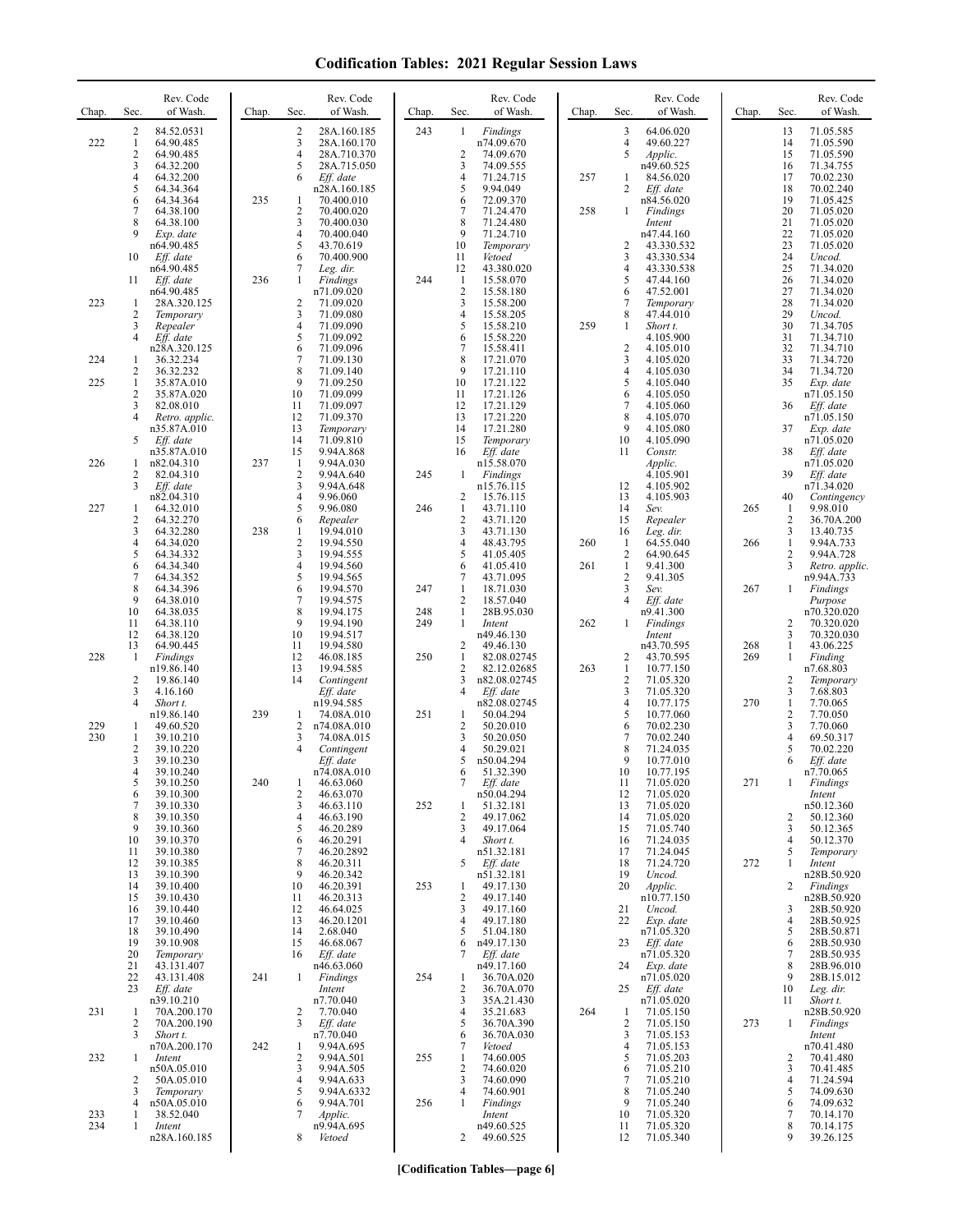| Chap. | Sec.                                            | Rev. Code<br>of Wash.                                                | Chap. | Sec.                                          | Rev. Code<br>of Wash.                                                 | Chap.      | Sec.                            | Rev. Code<br>of Wash.                                                | Chap.      | Sec.                                            | Rev. Code<br>of Wash.                                              | Chap. | Sec.                               | Rev. Code<br>of Wash.                                                   |
|-------|-------------------------------------------------|----------------------------------------------------------------------|-------|-----------------------------------------------|-----------------------------------------------------------------------|------------|---------------------------------|----------------------------------------------------------------------|------------|-------------------------------------------------|--------------------------------------------------------------------|-------|------------------------------------|-------------------------------------------------------------------------|
|       | 10<br>11<br>12<br>13<br>14                      | 41.05.527<br>48.43.762<br>74.09.634<br>n70.14.170<br>Eff. date       | 286   | 2<br>3<br>$\overline{4}$<br>5<br>$\mathbf{1}$ | 2.30.100<br>2.30.110<br>2.30.120<br>2.30.130                          | 295        | 13<br>-1                        | n54.16.330<br>Repealer<br>Findings<br>Intent<br>n1.16.050            |            | 407<br>408                                      | n71.24.025<br>Eff. date<br>n71.24.025<br>$Eff.$ date<br>n71.24.892 |       | 9<br>10<br>11<br>12<br>13          | 69.50.4013<br>69.50.4014<br>69.41.030<br>69.41.030                      |
| 274   | 1<br>$\overline{2}$<br>3                        | n70.41.480<br>70.14.065<br>70.14.060<br>Sev.                         | 287   | 2<br>3<br>1                                   | 9.94A.519<br>9.94A.345<br>Eff. date<br>n9.94A.519<br>71.32.010        | 296        | $\overline{2}$<br>3<br>1        | 1.16.050<br>Contingency<br>Finding<br>Intent                         | 303        | 1<br>$\overline{2}$<br>3<br>$\overline{4}$      | 3.62.060<br>36.18.018<br>36.18.020<br>Eff. date                    |       | 14<br>15<br>16<br>17               | 10.31.115<br>69.50.412<br>9.94A.518<br>13.40.0357<br>2.24.010           |
| 275   | 1<br>$\overline{2}$<br>3                        | Findings<br>Intent<br>n28B.10.145<br>28B.10.145<br>28B.10.147        |       | 2<br>3<br>$\overline{4}$<br>5<br>6            | 71.32.020<br>71.32.020<br>71.32.020<br>71.32.030<br>71.32.040         |            | $\overline{2}$<br>3<br>4<br>5   | n82.14.310<br>82.14.310<br>82.14.320<br>82.14.330<br>82.14.340       | 304        | 1<br>$\overline{2}$<br>3<br>$\overline{4}$      | n3.62.060<br>13.34.030<br>43.216.010<br>43.216.015<br>43.216.015   |       | 18<br>19<br>20<br>21<br>$22 - 25$  | 2.24.040<br>9.94A.728<br>10.64.110<br>Vetoed<br>Approp.                 |
| 276   | 4<br>5<br>6<br>1                                | 28B.10.149<br>28B.10.151<br>n28B.10.145<br>Findings<br>n43.70.613    |       | $\overline{7}$<br>8<br>9<br>10<br>11          | 71.32.050<br>71.32.060<br>71.32.070<br>71.32.100<br>71.32.110         |            | 6<br>7<br>8<br>9<br>10          | 82.14.450<br>82.14.460<br>82.04.050<br>Vetoed<br>82.46.010           |            | 5<br>6<br>$\overline{7}$<br>8<br>9              | 43.216.020<br>43.216.085<br>43.216.087<br>43.216.089<br>43.216.250 |       | 26<br>27<br>28                     | Eff. date<br>n71.24.115<br>Exp. date<br>n69.41.030<br>Eff. date         |
| 277   | 2<br>3<br>1<br>$\overline{c}$<br>3              | 43.70.613<br>43.70.615<br>70.38.111<br>70.38.260<br>Eff. date        |       | 12<br>13<br>14<br>15<br>16                    | 71.32.130<br>71.32.140<br>71.32.170<br>71.32.180<br>71.32.210         |            | 11<br>12<br>13<br>14<br>15      | 82.46.015<br>82.46.035<br>82.46.037<br>84.55.050<br>35.21.290        |            | 10<br>11<br>12<br>13<br>14                      | 43.216.255<br>43.216.260<br>43.216.271<br>43.216.280<br>43.216.305 | 312   | 29<br>30<br>-1                     | n69.41.030<br>Exp. date<br>n69.50.4011<br>Sev.<br>35A.14.472            |
| 278   | 1                                               | n70.38.111<br>Purpose<br>Intent<br>n43.23.320                        |       | 17<br>18<br>19<br>20<br>21                    | 71.32.220<br>71.32.250<br>71.32.260<br>71.32.270                      |            | 16<br>17,18<br>19               | 35.67.210<br>Vetoed<br>Eff. date<br>n82.14.310                       |            | 15<br>16<br>17<br>18                            | 43.216.325<br>43.216.340<br>43.216.360<br>43.216.395               | 313   | 2<br>3<br>$4 - 7$<br>1             | 36.70A.330<br>36.70A.332<br>Vetoed<br>Finding                           |
|       | 2<br>3<br>$\overline{4}$<br>5<br>6<br>7         | 43.23.320<br>43.23.300<br>17.21.445<br>17.24.081<br>28B.30.382       |       | 22<br>23<br>24                                | 71.34.755<br>Exp. date<br>n71.32.020<br>Eff. date<br>n71.32.020       | 297<br>298 | 1<br>1<br>$\overline{2}$<br>3   | 82.14.420<br>Finding<br>Intent<br>76.04.505<br>76.04.511             |            | 19<br>20<br>21<br>22<br>23<br>24                | 43.216.515<br>43.216.530<br>43.216.650<br>43.216.660<br>43.216.685 |       | 2<br>3<br>4<br>5                   | Intent<br>n70A.245.010<br>70A.245.010<br>70A.245.020<br>70A.245.030     |
| 279   | 8<br>9<br>10<br>$\mathbf{1}$                    | 39.04.410<br>77.12.058<br>89.08.620<br>89.08.640<br>Findings         | 288   | 25<br>1<br>$\overline{2}$                     | Exp. date<br>n71.32.020<br>Eff. date<br>n71.32.020<br>18.85.211       |            | 4<br>5<br>6<br>7<br>8           | 76.04.516<br>76.06.200<br>76.04.521<br>76.06.150<br>76.13.190        |            | 25<br>26<br>27<br>28                            | 43.216.687<br>43.216.689<br>43.216.690<br>43.216.700<br>43.216.742 |       | 6<br>7<br>8<br>9                   | 70A.245.040<br>70A.245.050<br>70A.245.060<br>39.26.330<br>Temporary     |
| 280   | 2<br>1<br>$\overline{c}$<br>3                   | n77.55.231<br>77.55.231<br>49.60.178<br>41.05.017<br>48.43.0128      | 289   | 3<br>$\mathbf{1}$<br>$\overline{2}$           | 18.85.101<br>Eff. date<br>n18.85.211<br>77.55.181<br>90.58.147        |            | 9<br>10<br>11                   | 76.04.525<br>72.64.160<br>Contingency<br>Short t.<br>n76.04.505      |            | 29<br>30<br>31<br>32                            | 43.216.300<br>74.15.125<br>Exp. date<br>n43.216.015<br>Eff. date   |       | 10<br>11<br>12<br>13<br>14         | 70A.245.070<br>70A.245.080<br>70A.245.090<br>70A.245.100<br>70A.245.110 |
| 281   | $\overline{4}$<br>5<br>1                        | 74.09.675<br>Short t.<br>n49.60.178<br>Findings<br>48.201.010        | 290   | 3<br>$\mathbf{1}$<br>2<br>3                   | 47.85.020<br>Findings<br>n6.13.010<br>6.13.010<br>6.13.030            | 299<br>300 | 12<br>-1<br>$\mathbf{1}$<br>2   | Leg. dir.<br>90.58.355<br>Intent<br>n47.01.520<br>47.01.520          | 305        | 33<br>34<br>1                                   | n43.216.015<br>Vetoed<br>Exp. date<br>n43.216.300<br>36.70C.150    |       | 15<br>16<br>17<br>18<br>19         | 70A.245.120<br>43.21B.110<br>43.21B.300<br>70A.220.020<br>Leg. dir.     |
|       | $\overline{c}$<br>3<br>$\overline{4}$<br>5<br>6 | 48.201.020<br>48.201.030<br>48.201.040<br>48.201.050<br>48.201.060   |       | 4<br>5<br>6<br>7<br>8                         | 6.13.060<br>6.13.070<br>6.13.080<br>61.24.100<br>Eff. date            |            | 3<br>4<br>5<br>6<br>7           | 19.280.030<br>19.27.540<br>82.44.200<br>Vetoed<br>Leg. dir.          |            | $\overline{c}$<br>3<br>$\overline{4}$<br>5<br>6 | 34.05.518<br>34.05.522<br>36.18.018<br>34.05.518<br>34.05.522      | 314   | 20<br>1<br>$\overline{c}$<br>3     | Sev.<br>Purpose<br>70A.02.005<br>70A.02.010<br>70A.02.020               |
|       | 7<br>8<br>9<br>10<br>11                         | 48.14.020<br>48.14.095<br>48.15.160<br>82.04.320<br>48.14.090        | 291   | 1<br>2<br>3<br>4                              | n6.13.010<br>43.105.450<br>43.105.460<br>43.105.470<br>Temporary      | 301        | 1<br>2<br>$\mathfrak{z}$        | Finding<br>Purpose<br>n28A.650.060<br>28A.650.010<br>28A.650.060     |            | $\overline{7}$<br>8                             | Eff. date<br>n36.70C.150<br>Exp. date<br>n34.05.518<br>Eff. date   |       | $\overline{4}$<br>5<br>6<br>7<br>8 | 43.70.820<br>43.21A.740<br>43.23.310<br>43.30.035<br>43.330.342         |
|       | 12<br>13<br>14<br>15                            | Leg. dir.<br>Sev.<br>Retro. applic.<br>n48.14.095<br>Eff. date       |       | 5<br>6<br>$\overline{7}$<br>8<br>9            | 39.26.340<br>39.34.240<br>Temporary<br>42.56.422<br>43.105.054        |            | 4<br>5<br>6<br>7<br>8           | 28A.650.065<br>28A.650.070<br>28A.300.840<br>28A.300.845<br>Repealer | 306        | -1<br>$\overline{2}$<br>3,4<br>5                | n34.05.518<br>Vetoed<br>36.70A.696<br>Vetoed<br>35.21.682          |       | 9<br>10<br>11<br>12<br>13          | 47.01.515<br>90.71.430<br>70A.02.030<br>70A.02.040<br>70A.02.050        |
| 282   | $\mathbf{1}$<br>$\overline{2}$<br>3<br>4        | n48.201.010<br>15.54.275<br>15.54.325<br>15.54.350<br>15.54.362      | 292   | 10<br>-1<br>$2-9$                             | Repealer<br>Findings<br>Intent<br>n50.29.105<br>Temporary             | 302        | 9<br>101<br>102                 | Contingency<br><b>Findings</b><br>Intent<br>n71.24.890<br>71.24.890  | 307<br>308 | 6<br>7<br>1<br>2<br>1                           | 35A.21.314<br>36.01.227<br>28A.230.300<br>28A.230.090<br>Findings  |       | 14<br>15<br>16<br>17<br>18         | 70A.02.060<br>70A.02.070<br>70A.02.080<br>70A.02.090<br>70A.02.100      |
| 283   | 5<br>6<br>1                                     | n15.54.275<br>Eff. date<br>n15.54.275<br>Findings<br>Intent          | 293   | 10<br>11<br>12<br>$\mathbf{1}$                | 50.29.105<br>n50.29.105<br>Eff. date<br>n50.29.105<br><b>Findings</b> |            | 103<br>104<br>105<br>106<br>107 | 71.24.892<br>71.24.893<br>71.24.894<br>48.43.790<br>43.06.530        |            | $\overline{c}$<br>3<br>$\overline{4}$           | Intent<br>n43.31.625<br>43.31.625<br>43.31.635<br>42.56.270        |       | 19<br>20<br>21<br>22<br>23         | 43.70.815<br>70A.02.110<br>70A.02.120<br>70A.02.130<br>43.376.020       |
|       | 2<br>3<br>4<br>5                                | n28B.118.010<br>28B.118.010<br>28B.118.040<br>28B.118.090<br>Savings | 294   | $\overline{2}$<br>3<br>4<br>$\mathbf{1}$      | n54.16.330<br>54.16.330<br>53.08.370<br>43.330.538<br>54.16.005       |            | 108<br>109<br>201<br>202<br>203 | 71.24.896<br>71.24.898<br>82.86.010<br>82.86.020<br>82.86.030        | 309        | 5<br>1<br>2                                     | Contingency<br>Findings<br>Intent<br>n41.05.840<br>41.05.840       | 315   | 24<br>25<br>26<br>27<br>1          | 34.05.030<br>Leg. dir.<br>Sev.<br>n70A.02.005<br>Finding                |
|       | 6<br>7                                          | n28B.118.010<br>Intent<br>Retro. applic.<br>n28B.118.010             |       | 2<br>3<br>$\overline{4}$<br>5                 | 54.16.330<br>54.16.415<br>54.16.425<br>35.27.620                      |            | 204<br>205<br>206<br>301-303    | 82.86.040<br>82.86.050<br>82.86.060<br>Approp.                       | 310<br>311 | 1<br>$\overline{2}$<br>3<br>1<br>$\overline{2}$ | 44.28.076<br>Vetoed<br>44.28.005<br>71.24.546                      |       | 2<br>3<br>$\overline{4}$           | Intent<br>70A.60.005<br>70A.60.010<br>70A.45.010                        |
| 284   | 1<br>2                                          | Eff. date<br>n28B.118.010<br>77.65.615<br>Eff. date<br>n77.65.615    |       | 6<br>7<br>8<br>9<br>10                        | 35.23.860<br>36.01.360<br>53.08.005<br>53.08.370<br>53.08.375         |            | 401<br>402<br>403<br>404<br>405 | 71.24.025<br>71.24.025<br>71.24.649<br>Leg. dir.<br>Eff. date        |            | 3<br>$\overline{4}$<br>5<br>6                   | 71.24.115<br>71.24.125<br>71.24.135<br>71.24.145<br>10.31.110      |       | 5<br>6<br>7<br>8                   | 70A.60.070<br>70A.60.080<br>70A.60.090<br>70A.60.060<br>70A.60.020      |
| 285   | 1                                               | Findings<br>n2.30.100                                                |       | 11<br>12                                      | Vetoed<br>Short t.                                                    |            | 406                             | n82.86.010<br>Exp. date                                              |            | $\overline{7}$<br>8                             | 43.101.205<br>69.50.4011                                           |       | 9<br>10                            | 70A.60.030<br>19.27.580                                                 |

**[Codification Tables—page 7]**